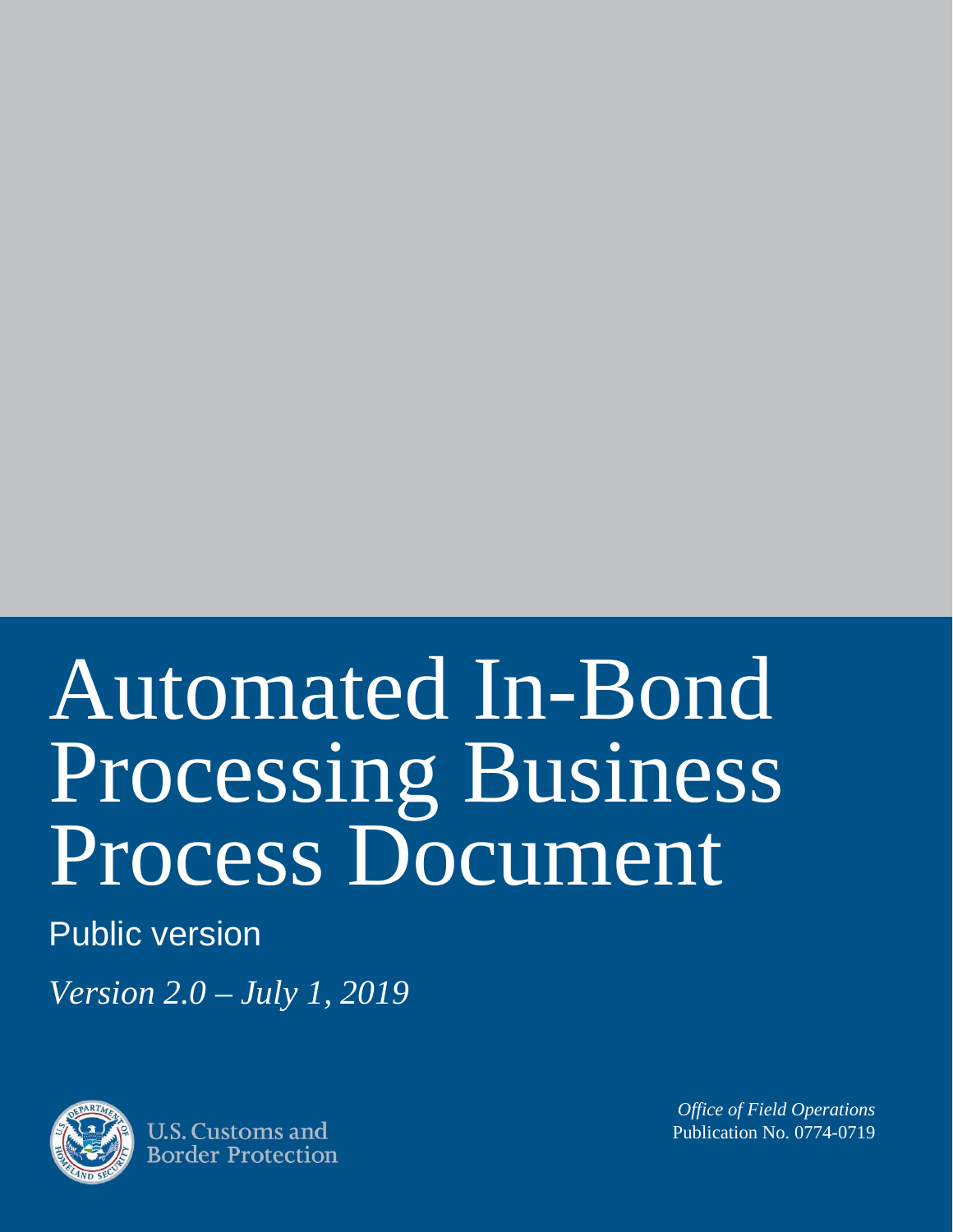#### **Executive Summary**

The Automated In-Bond Processing Business Process Document (Public Version), issued by the Office of Field Operations (OFO), is the official publication which provides both U.S. Customs and Border Protection (CBP) field personnel and members of the trade community with guidance, requirements and responsibilities when processing in-bond cargo.

OFO is committed to a full automation of the in-bond process. The Automated In-Bond Processing Business Process Document (Public Version) is a living document, and is expected to evolve as business conditions and regulations change. Future programming enhancements are being developed in the Automated Commercial Environment Multi-Modal Manifest (ACE) and will be released when complete to allow for a more functional and streamlined process. As such, updates to this document will follow when changes are made**.** All references in this document to the CBP Form "Transportation Entry and Manifest of Goods Subject to CBP Inspection and Permit" (CBPF 7512) refers to the ACE processed electronic version only, unless otherwise indicated.

While most of this document relates to policy issues, for technical guidance related to the processing of electronic in-bonds in ACE, users should refer to the CBP and Trade Automated Interface Requirements (CATAIR) Implementation Guide: In Bond. See, https://www.cbp.gov/document/guidance/bond.

CBP has prepared this document to also serve as the Small Entity Compliance Guide in accordance with section 212 of the Small Business Regulatory Enforcement Fairness Act (Public Law 104-121, as amended by Public Law 110-28). This guidance further explains the legal guidance set forth in the rule, and is intended to help small entities comply with the rule established in 19 CFR part 190. Please forward all questions regarding this issue to cbpsbrelations@cbp.dhs.gov.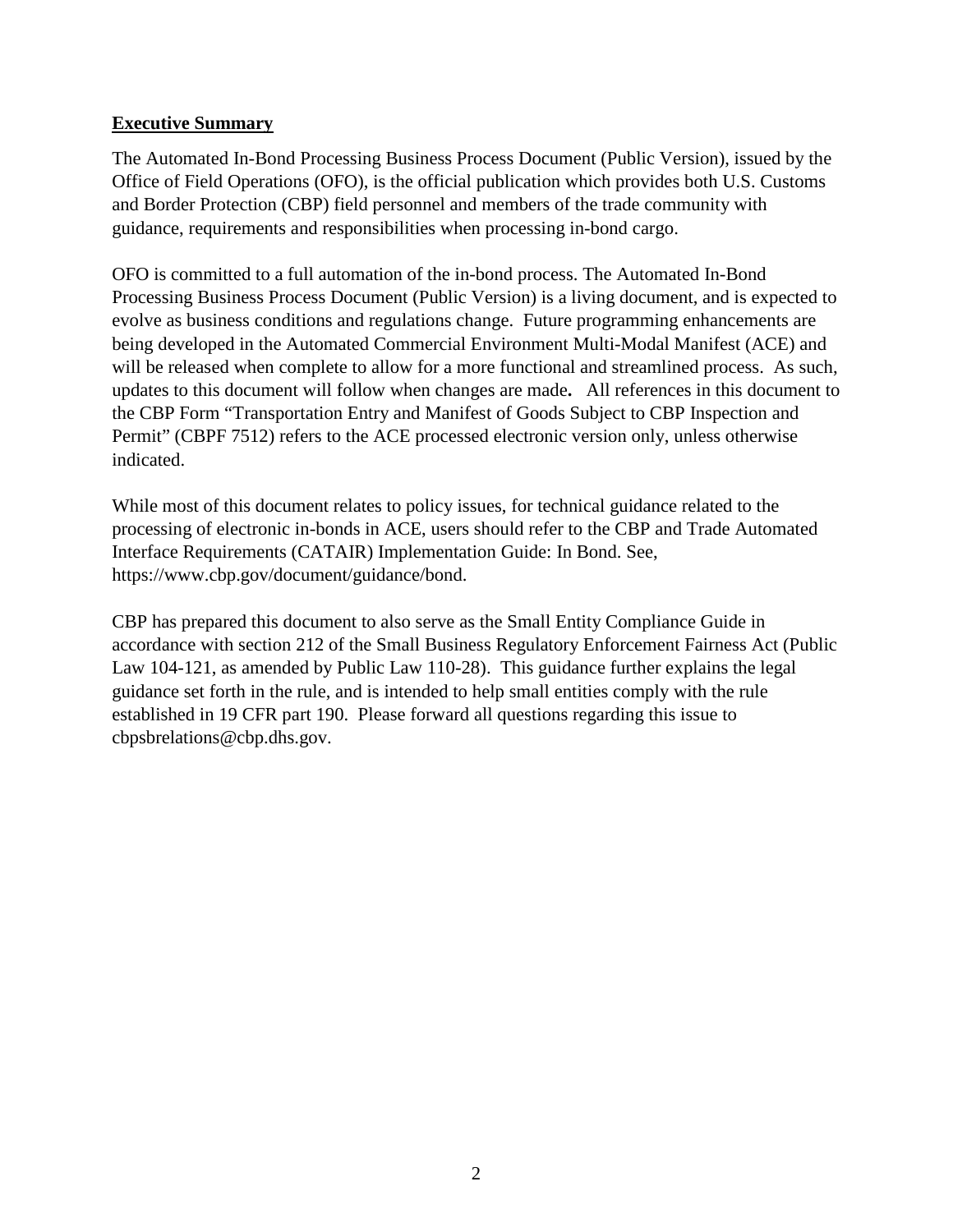#### **Background**

The in-bond process facilitates the flow of trade by allowing importers as well as transportation and logistics partners to choose the port at which their cargo is entered for consumption into the commerce of the United States via immediate transportation (IT) entries. The in-bond system also covers cargo that is not intended for entry for consumption in the United States but is instead sent in-transit through the United States to another country. These are either transportation and/or exportation (T&E) in-bond entries (i.e., the cargo enters in one United States port and moves in-bond before being exported at another port) or immediate export (IE) in-bond entries (the cargo is imported to and is exported from the same port). Importers and transportation and logistics partners may elect to use the in-bond process for a variety of commercial reasons. In-bond has become a widely used and integral component of the trade process.

In-bond cargo must be transported by a carrier covered by a CBP-approved bond that allows cargo that has not yet been entered for consumption to move through the United States. Such carriers can move goods by ship, truck, rail, plane or any combination of modes. CBP is not concerned with the type of mode used by the trade as long as the bond has been approved and issued. The bond is a contract given to insure performance of obligations imposed by law or regulation that guarantees payment to CBP if the required acts are not performed, i.e., cargo is not delivered timely. If CBP finds the bonded party has violated laws or regulations, and, as a result, breached the terms and conditions of the bond in the movement of the in-bond, CBP can initiate liquidated damages for the breach against the bonded party.

CBP benefits from the in-bond process because it helps to alleviate congestion at large ports of entry since in-bond shipments are transferred to onward modes of transportation upon arrival at those ports. At the same time, in-bond movements present unique risks. CBP only receives data from the in-bond transportation stream rather than a full complement of consumption entry information; thus the effectiveness of the targeting that can be done at the port of arrival is limited. To manage these risks, CBP relies on information systems and management processes to help track, control, and process and audit in-bond movements.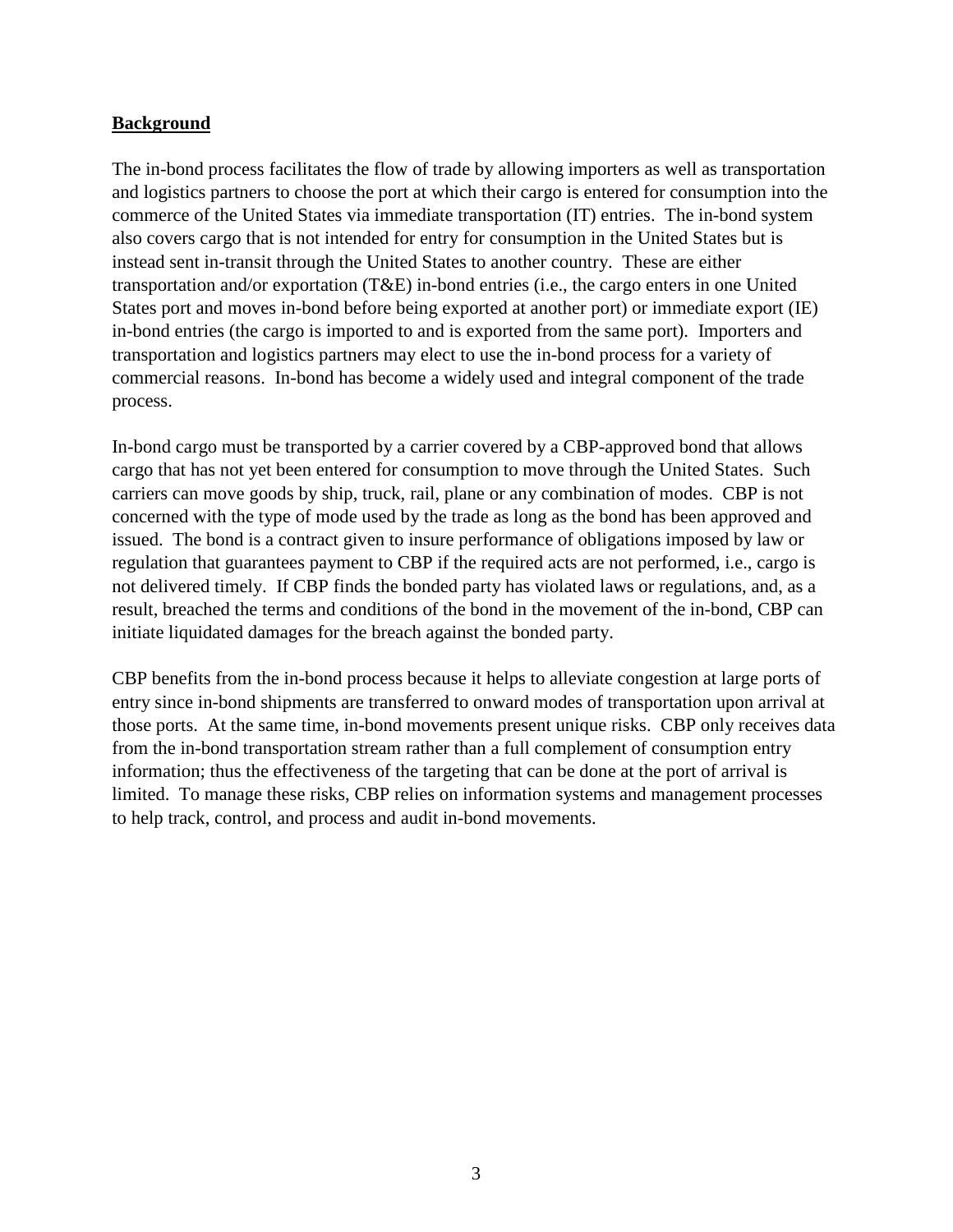#### **TABLE OF CONTENTS**

| 1. MAJOR CHANGES TO THE IN-BOND REGULATIONS 5 |  |
|-----------------------------------------------|--|
|                                               |  |
|                                               |  |
| 4. PORT POLICY - AUDIT OF BONDED MERCHANDISE9 |  |
| 5. REPORTING ARRIVAL/CLOSING IN-BONDS13       |  |
| 6. AUTOMATED DIVERSION REQUESTS14             |  |
|                                               |  |
|                                               |  |
|                                               |  |
|                                               |  |
|                                               |  |
|                                               |  |
|                                               |  |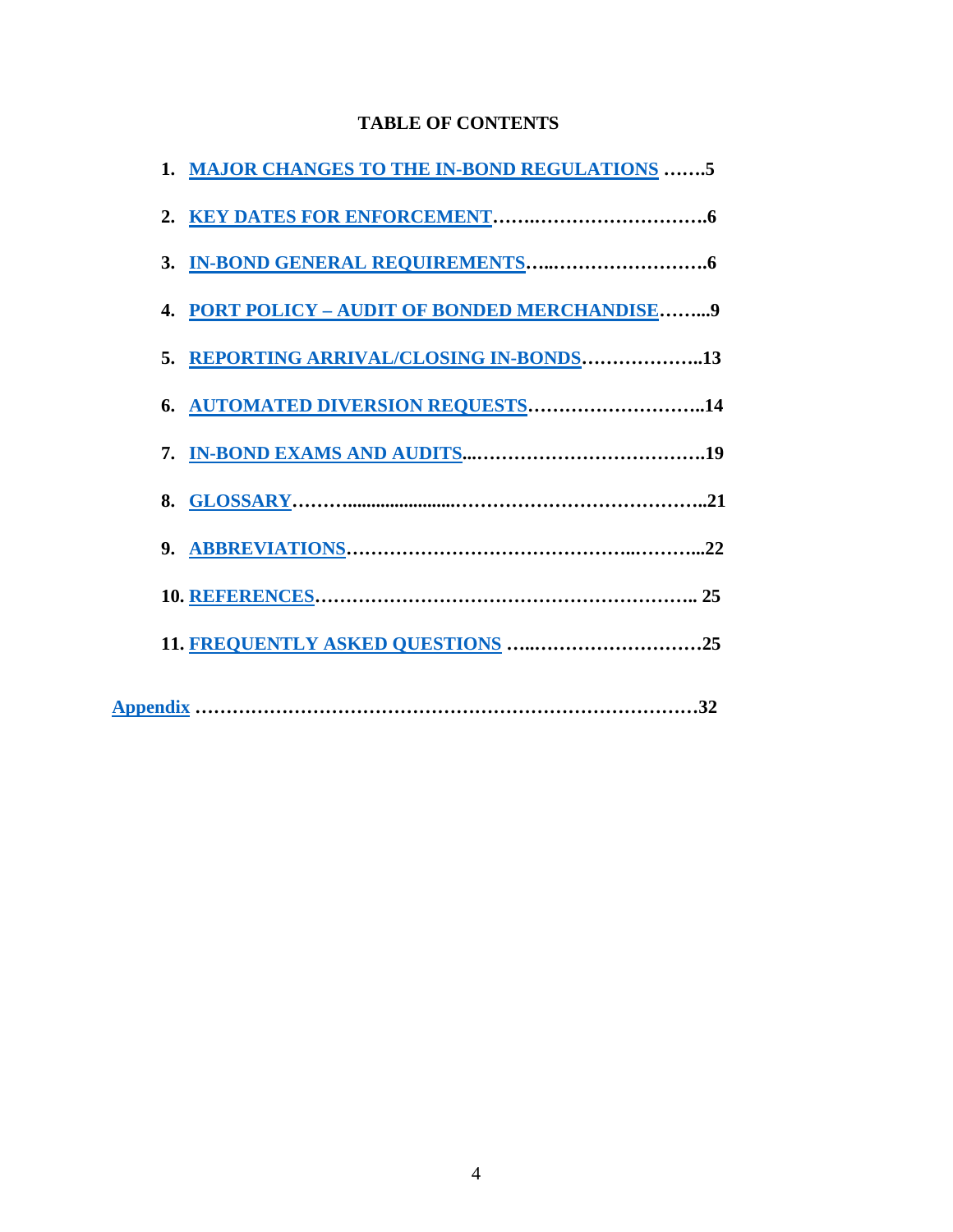#### <span id="page-4-0"></span>**1. MAJOR CHANGES TO THE IN-BOND REGULATIONS** -

As established by 19 CFR Part 18, as revised (82 FR 45366-45408, September 28, 2017), the major changes associated with the revised and updated Part 18 are:

- Except for merchandise transported by pipeline and truck shipments transiting the United States from Canada (19 CFR Part 123 – Subpart E), the paper 7512 (Transportation Entry and Manifest of Goods Subject To CBP Inspection and Permit) has been eliminated; henceforth carriers or their agents are now required to electronically file the in-bond application;
- The in-bond procedures found in 19 CFR Part 122 (Air Commerce Regulations) have not changed except for time frames that now align with other modes. For the purposes of this regulation, shipments moving in-bond on an air waybill arriving via air in the United States and filed in ACE Air Manifest are not subject to the new in-bond requirements other than the new timeframes, and may be initiated and closed by a paper CBPF 7512 format until such time as 19 CFR Part 122 is modified to require electronic filing and processing. Shipments moving in-bond that originate on a mode of transport other than air, or that originate in the United States for export, will be required to be initiated electronically; however, if such shipments are arrived at a final U.S. destination by air or exported by air, the in-bond may be manually closed in paper under certain situations at the port of entry/export;
- A standard 30-day maximum transit time to transport in-bond cargo between U.S. ports is now in effect for all modes of transportation except pipeline and barge traffic. Barge inbond movements are allowed 60 days;
- Carriers/brokers/filers are now required to electronically request and receive permission from CBP before diverting in-bond cargo from the original intended destination port to another port;
- Within two business days after the arrival of any portion of an in-bond shipment at the port of destination or the port of exportation, CBP must be notified via a CBP-approved EDI system that the shipment has arrived;
- The notification must include the Facilities Information and Resources Management System (FIRMS) code of the location of the merchandise within the port, except for Air Manifest in-bonds which are currently exempt from the updated regulations. The FIRMS code must be reported on the WP10 record. . Failure to report the arrival or the FIRMS code for the physical location of the in-bond shipment within the prescribed period constitutes an irregular delivery;
- While the revised 19 CFR Part 18 mandates all in-bond applications and entries to include the six digit Harmonized Tariff Schedule (HTS) number as an informational element, the submission of this element is currently not required. CBP port personnel should be alert for the issuance of additional guidance from OFO as to when the HTS number will become mandatory.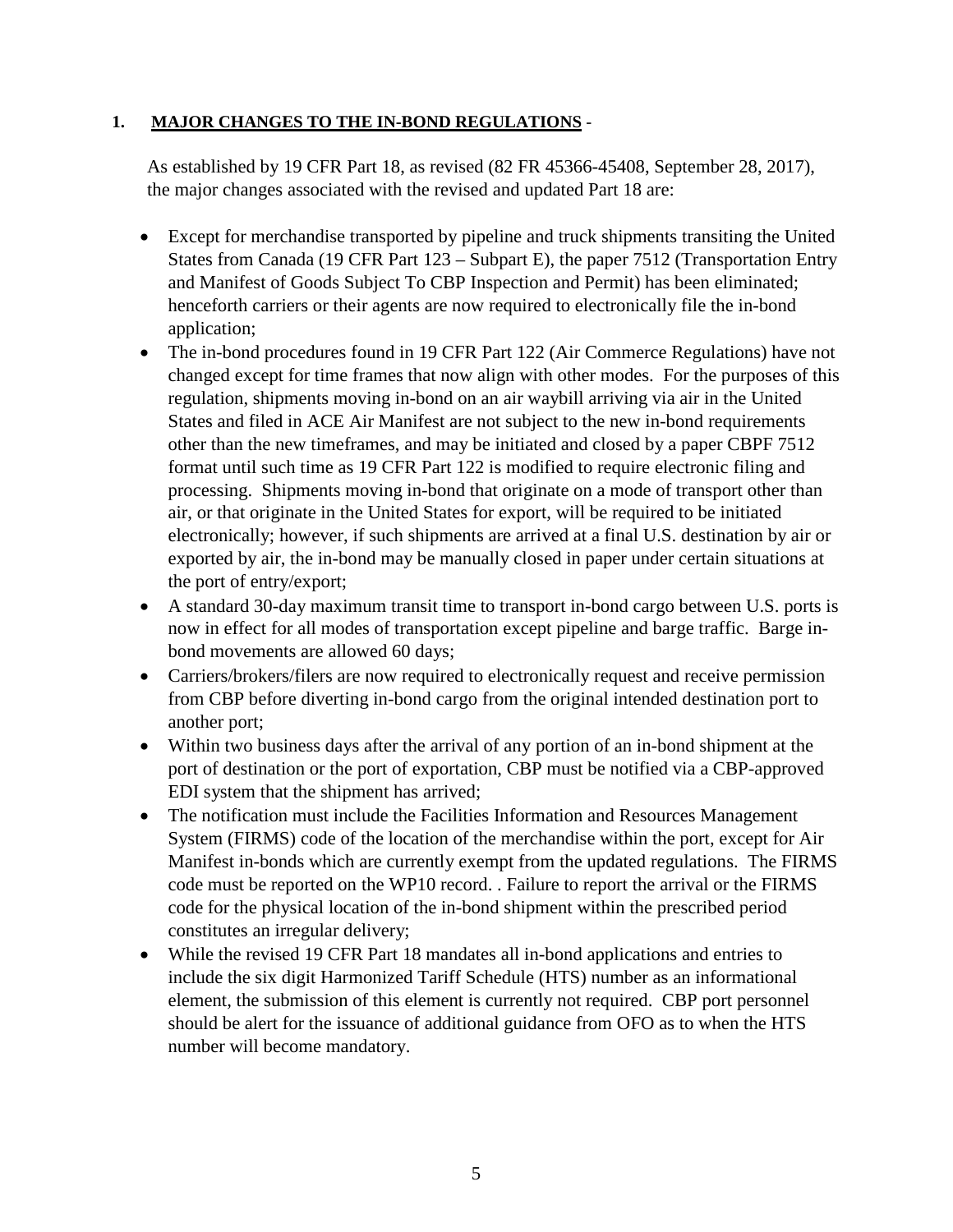#### <span id="page-5-0"></span>**2. KEY DATES FOR ENFORCEMENT OF NEW IN-BOND REGULATIONS**

- September 28, 2017 Publication in Federal Register with 60 day implementation;
- November 27, 2017 Implementation of Regulations regulations effective on this date;
- July 2, 2018 Mandatory electronic creation of in-bond transactions went into effect on this date. CBP has worked with the trade to ensure that in-bond filers have the capability to file in-bonds electronically;
- August 6, 2018 Electronic reporting of all transactions became mandatory; CBP no longer accepts paper copies of the CBPF 7512 to perform arrival and export functionality except for air manifest in-bonds, which are exempt from the Final Rule, and for the narrow exceptions of shipments that arrive at the port of entry/export by air. These functions will be the requirement of the carrier. In addition, electronic reporting of diversion to a port other than reported on the original in-bond is now be required. An ACE edit will reject arrival if not performed. Electronic reporting of bonded cargo locations (FIRMS code) will be required. An ACE edit will reject arrival if no FIRMS code is provided. A 6-month period of deferred enforcement will commence until February 6, 2019;
- Enforcement of the changes to the in-bond regulations that were scheduled to begin on February 6, 2019, were postponed due to the government funding hiatus. At this time, enforcement is scheduled to be implemented on July 22, 2019.

(Currently no date is set for implementation of the provision requiring the 6-digit Harmonized Tariff Schedule number requirement for Immediate Transportation movements).

#### <span id="page-5-1"></span>**3. IN-BOND GENERAL REQUIREMENTS AND INFORMATION**

#### DEFINITIONS

- In-Bond A transaction that allows for the movement of cargo through the United States, without payment of duty and taxes prior to entry into domestic consumption or for exportation to foreign countries. In-bonds were established by statute (19 USC 1551, 19 USC 1552 and 19 USC 1553) and the process is set forth pursuant to regulation (19 CFR Part 18). The cargo must be covered by a custodial bond while being transported. The bond protects the interest of CBP and other agencies in the cargo by obligating the carrier to pay a penalty or liquidated damage assessment for noncompliance with the regulations governing the movement of in-bond merchandise. In-bonds may not be used to transport explosives or prohibited cargo;
- Bonded Carriers A carrier of merchandise whose bond under 19 CFR 113.63 is obligated for the transportation and delivery of merchandise from one U.S. port of entry to another. These carriers include: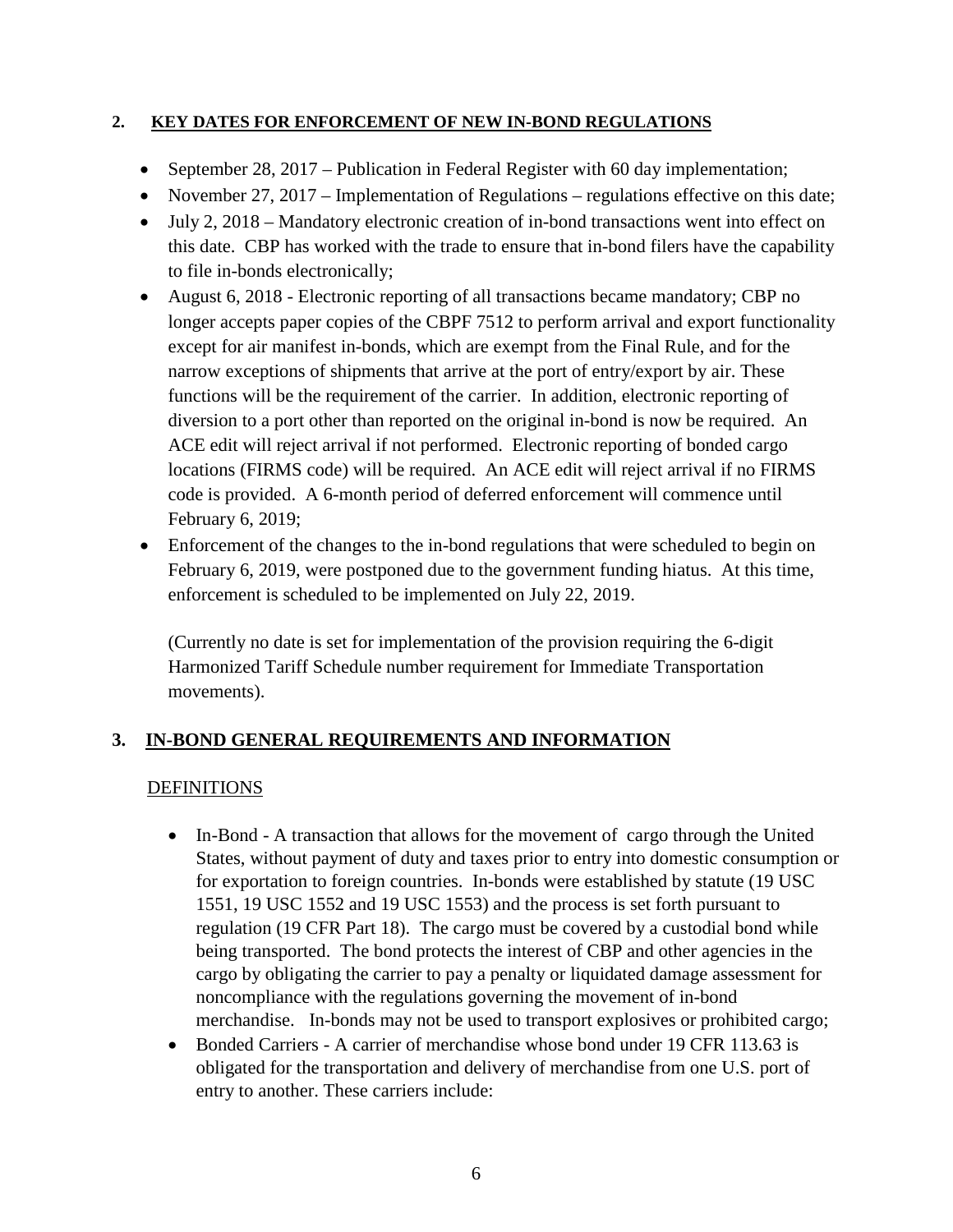- o Common Carrier A carrier of merchandise that owns or operates a transportation line (railroad, steamship, pipeline, truck line or other transportation line or route and is employed by the general public to transport merchandise;
- o Contract Carrier A carrier is hired to transport merchandise for a specific person or consignee;
- o Freight Forwarder -A freight forwarder dispatches shipments on behalf of other persons and handling the formalities incident to such shipments;
- o Private Carrier A carrier of one's own goods or merchandise;
- Origination port the U.S. port of entry at which the transportation of merchandise in-bond begins;
- Port of Destination the U.S. port of entry at which merchandise is delivered after being shipped in-bond from the origination port where it was entered as an immediate transportation entry;
- Port of Diversion the U.S. port of entry to which merchandise is diverted while intransit from the origination port to the port of destination or the port of exportation;
- Port of Exportation the U.S. port of entry at which in-bond merchandise entered for transportation and exportation or for immediate exportation is delivered for exportation from the United States.

#### Permitted Filing

A transportation entry (filing for in-bond transit authorization) may be filed by**:**

- (1) The carrier, or authorized agent of the carrier, that brings the merchandise to the in-bond origination port under its bond;
- (2) The carrier, or authorized agent of the carrier, that is to accept the merchandise under its bond or a carnet for transportation to the port of destination or the port of exportation; or
- (3) Any person or the authorized agent of any person, who has a sufficient interest in the merchandise as shown by the bill of lading or manifest, a certificate of the importing carrier (such as a power of attorney or letter of authorization), or by any other document. If the person is filing the entry using the bond of another entity, written authorization to use that entity's bond for the specific filing situation is also required, CBP may request evidence to demonstrate sufficient interest.

#### **Required Bond**

Carriers, warehouses, cartmen and container stations that handle "in-bond" cargo are required by CBP to obtain an Activity Code 2 (C2) Bond, in accordance with 19 CFR 113.63. The custodial bond guarantees compliance with regulations relating to the receipt, carriage, safekeeping and disposition of merchandise not yet officially entered into the U.S. commerce and for which duties are due. Once on file with CBP, the C2 bond is valid for all ports of entry.

Road transport companies wanting to operate as a bonded carrier will need to obtain a Standard Carrier Alpha Code (SCAC) issued by the National Motor Freight Traffic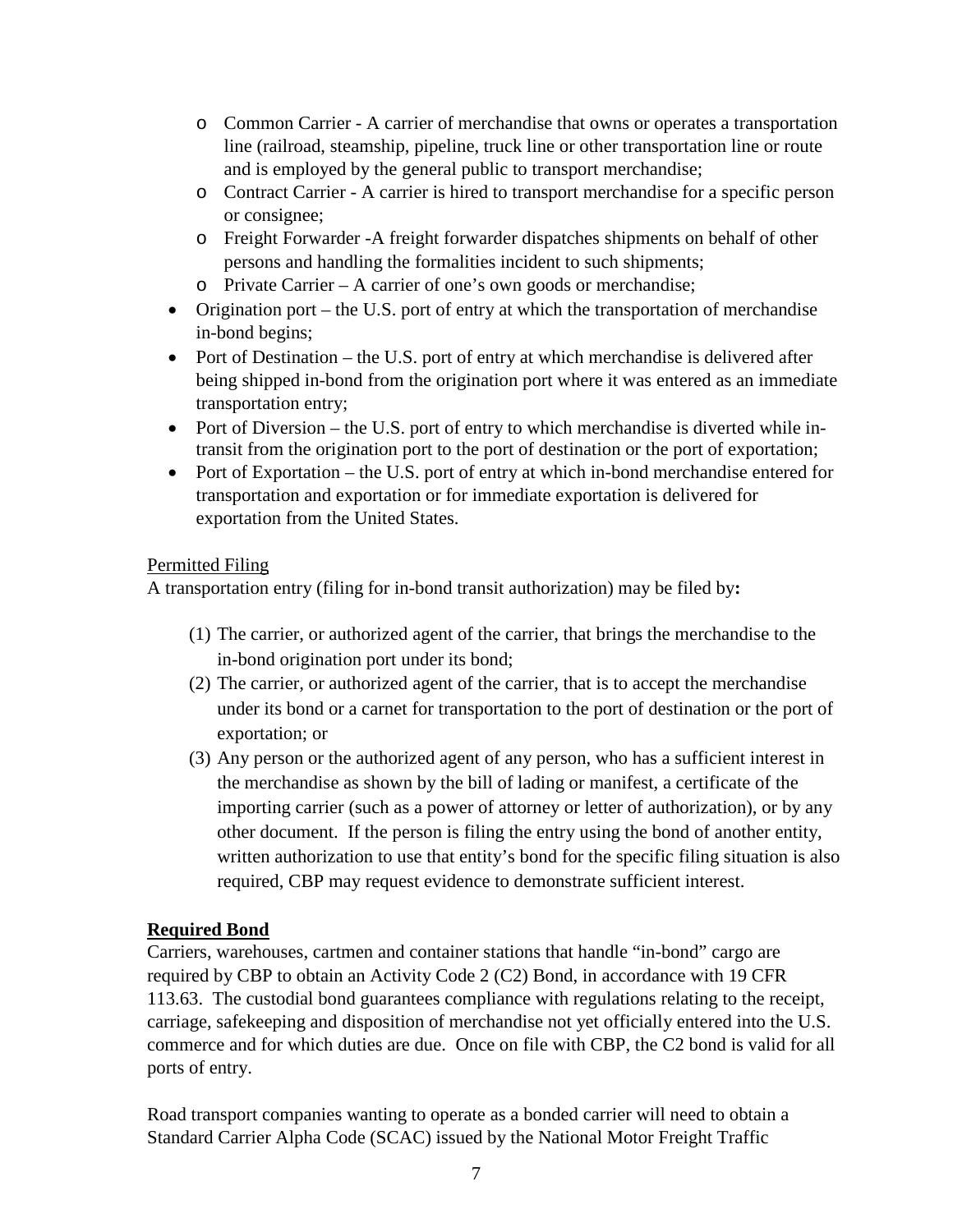Association, (www.nmfta.org). The SCAC is used to identify road transport companies. For in-bonds created as a result of a withdrawal from a Foreign Trade Zone or bonded warehouse, the FIRMS code of the FTZ or bonded warehouse may be used in lieu of a SCAC.

#### **Types of In-Bond Movements –**

There are three primary types of in-bond movements:

- **Immediate Transportation** (IT; Type 61) entry that allows foreign merchandise which has arrived at one U.S. port to be transported to another U.S. port where a subsequent entry must be filed;
- **Transportation and Exportation** (T&E; Type 62)) entry that allows foreign merchandise arriving at one U.S. port to be transported through the U.S. and to be exported from another U.S. port without the payment of duty. This requires a Custodial Type 2 bond only. Example –Vehicles imported to Brunswick, Georgia. Transferred on a Type 62 for transfer to Miami with eventual exportation to Brazil.
- **Immediate Exportation** (IE; Type 63) entry that allows foreign merchandise arriving at one U.S. port to be exported from the same U.S. port without the payment of duty;

In addition to the three primary in-bond movements, there are other scenarios using inbonds as required by policy and regulation.

- **Vessel Supplies for Immediate Exportation** (VSIE) is the same entry as an IE inbond movement except that the merchandise will be loaded on a vessel or aircraft for its use;
- **Vessel Supplies for Transportation and Exportation** (VSTE) is the same entry as a T&E in-bond movement except that the merchandise will be loaded on a vessel or aircraft for its use;
- **Warehouse Withdrawal for Immediate Exportation** (WDIE) is an entry that allows merchandise that has been withdrawn from a bonded warehouse at one U.S. port to be exported from the same U.S. port without the payment of duty;
- **Warehouse Withdrawal for Transportation** (WWT) is an entry that allows merchandise withdrawn from a bonded warehouse at one U.S. port to be transported to another U.S. port where entry must be filed;
- **Warehouse Withdrawal for Transportation and Exportation** (WWTE) is an entry that allows merchandise withdrawn from a bonded warehouse at one U.S. port to be transported through the U.S. to be exported from another U.S. port without the payment of duty;
- **Warehouse Withdrawal of Vessel Supplies for Immediate Exportation** (WDVSIE) is an entry that allows merchandise withdrawn from a bonded warehouse to be loaded on a vessel or aircraft, for its use, and exported from the same U.S. port;
- **Warehouse Withdrawal of Vessel Supplies for Transportation and Exportation** (WDSTE) is an entry that allows merchandise to be withdrawn from a bonded warehouse at one U.S. port, transported through the U.S., loaded on a vessel or aircraft for its use, and exported from another U.S. port.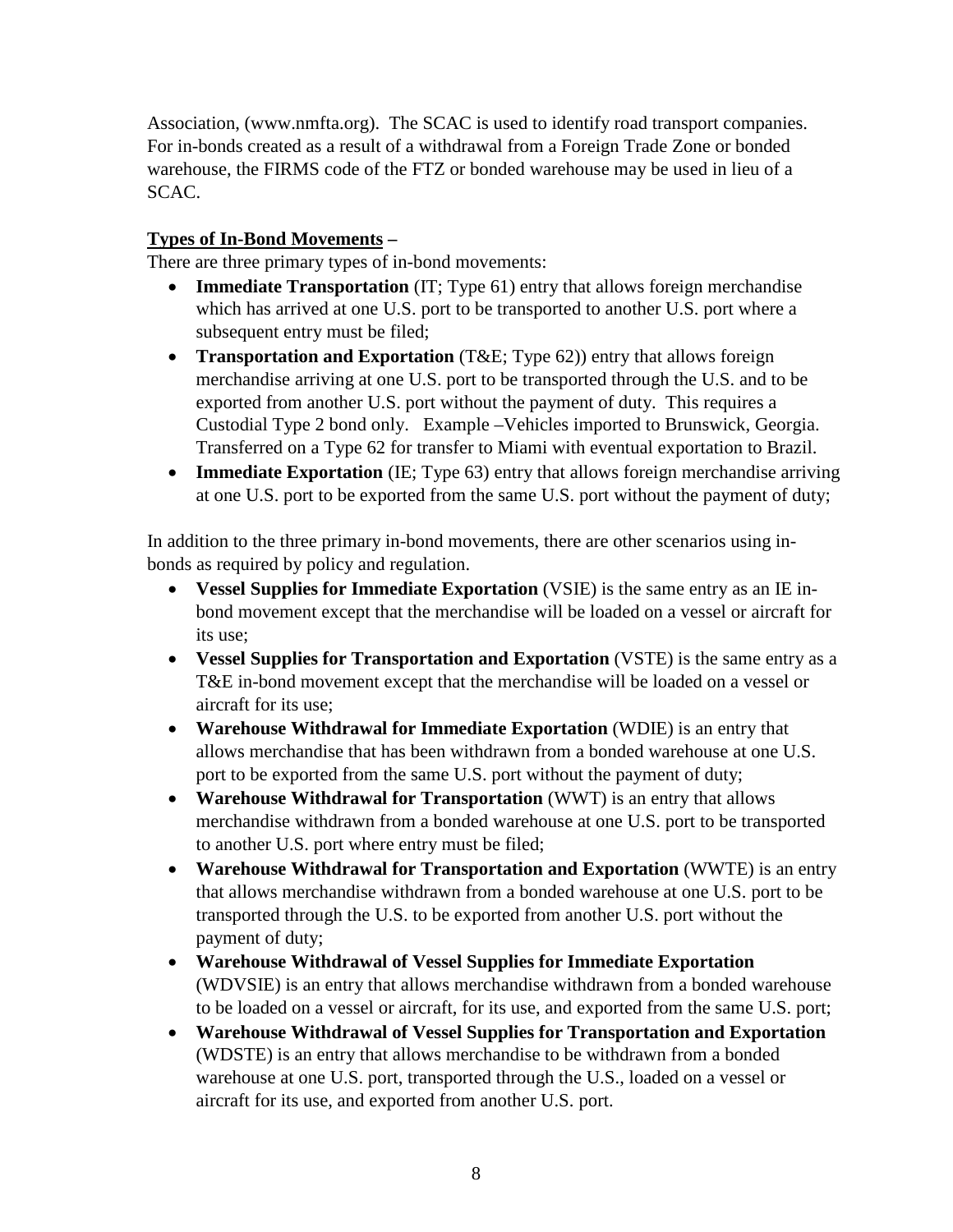#### <span id="page-8-0"></span>**4. PORT POLICY – AUDIT OF BONDED MOVEMENT**

Local port policy may be dictated by the port director regarding manual arrival/exporting procedures. Historically, CBP ports have used a variety of audit procedures to verify bonded movement, including the presentation of paper in-bond documents at ports of arrival and export. For withdrawals from a bonded warehouse, for audit purposes, the port director may accept paper copies of the CBPF 7512, properly annotated as described in the Bonded Warehouse Manual or other documentation so long as it addresses the needs of the port director in terms of verification. The CBPF 7512 shall show the following information for the merchandise being withdrawn (19 CFR 144.36(d));

- The original entry number, date of entry, date of entry summary, and port at which filed;
- The name of the consignee at the port of destination;
- Any ascertained weight, gauge, or measure;
- The entered value of the merchandise;
- Estimated duties, if any;
- A statement that the merchandise is or is not admissible for consumption and the reason for non-admissibility, if applicable;
- The statistical information required by 19 CFR 141.61(e). When the withdrawal is made after the merchandise has been re-warehoused, the re-warehouse entry number, date and port at which filed also shall be shown.

#### **Continued Use of Paper CBPF 7512**

If the Trade wants a stamped copy of the paper CBPF 7512, it is the responsibility of the Trade to provide that copy (or like document) to CBP for stamping. CBP will not conduct routine stamping of copies.

Permit copies of the paper CBPF 7512, properly annotated as described in the Bonded Warehouse Manual and Foreign Trade Zone Manual, must be submitted to CBP as part of the CBW and FTZ audit and oversight procedures. While CBP ports will no longer stamp or annotate copies on an everyday basis, the Trade may bring a paper copy of the CBPF 7512 to the port location for stamping or perforation. The CBPF 7512 QP authorized copy with annotations is sufficient to retain in the file.

CBP also notes that the CBPF 7512 has been used by the trade to identify the in-bond status of shipment to carriers and other transportation intermediaries as shipments move through the supply chain. CBP cautions that a trade party should not discontinue the practice of including the CBPF 7512 with its shipping documentation until it proactively conforms to its business partners that the form is no longer needed.

#### **Cancellation of Export Bonds**

• **Manner of Cancellation** – A bond to assure exportation may be cancelled upon the listing of the merchandise on the outward manifest or outward bill of lading, the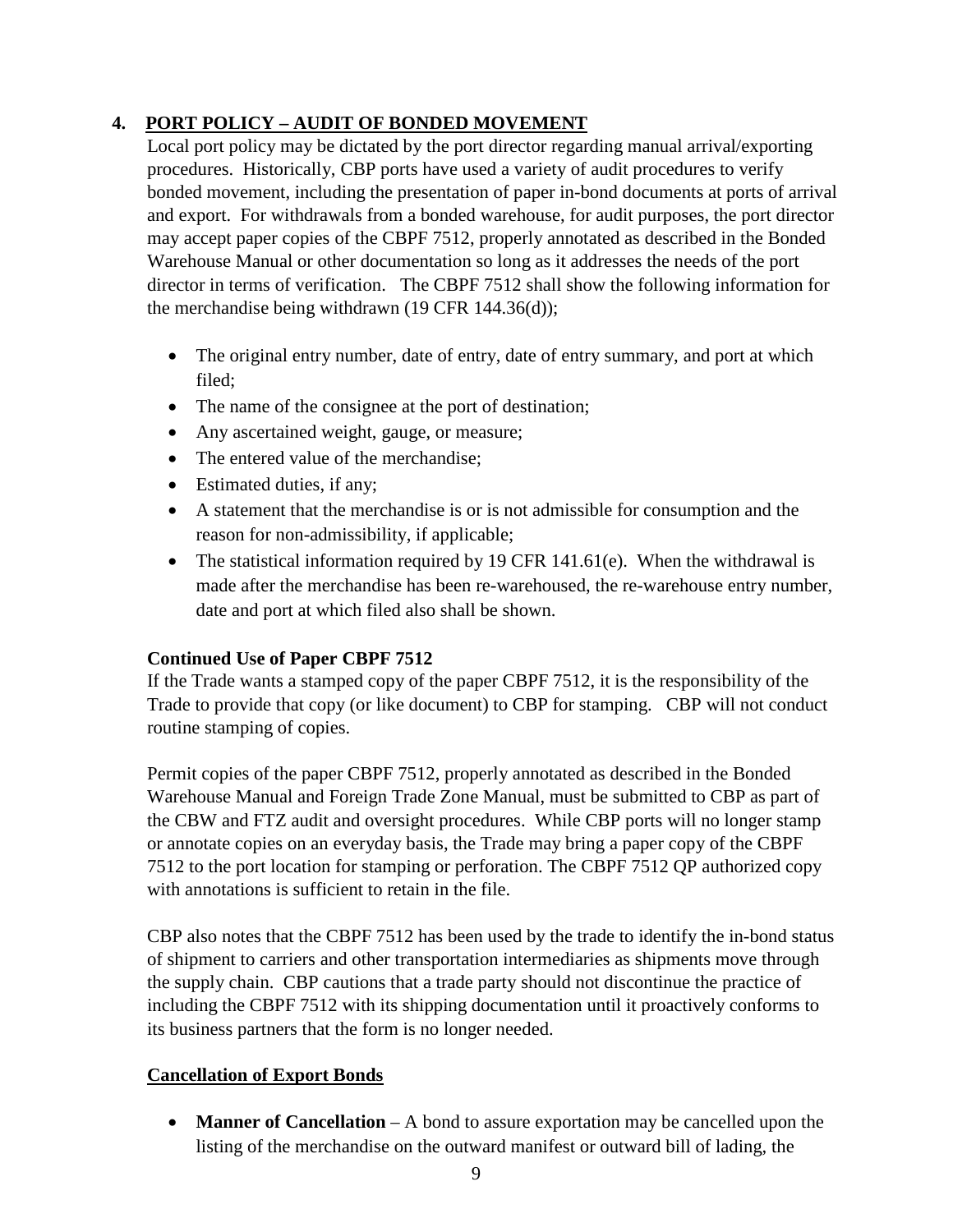certification of lading, the record of clearance of the vessel or of the departure of the vehicle, and the production of a foreign landing certificate if the certificate is required by the port director or upon the payment of any liquidated damages issued. (19 CFR 113.55).

• **Cancellation of bond charges of an international carrier**- The conditions of the bond of an international carrier may be considered as having been complied with upon the production of the applicable documents previously requested by the port director.

#### **Foreign landing certificate**

A foreign landing certificate, when required, must be produced within six months from the date of exportation and must be signed by a revenue officer of the foreign country to which the merchandise is exported, unless it is shown that the country has no customs administration, in which case the certificate may be signed by the consignee or by the vessel's agent at the place of landing. Landing certificates are required in the following cases:

- **Mandatory.** A landing certificate will be required in every case to establish the exportation of narcotic drugs or any equipment, stores (except such articles as are placed on board vessels or aircraft under the provisions of section 309 or 317, Tariff Act of 1930, as amended (19 U.S.C. 1309, 1317)), or machinery for vessels;
- **Optional with the port director**. A landing certificate may be required by the port director for merchandise exported from the United States, or residue cargo, when a certificate is deemed necessary for the protection of the revenue;
- **Waiver**. Except as provided in § 4.88 of this chapter, in cases where landing certificates are required and they cannot be produced, an application for waiver thereof may be made to the Commissioner of CBP through the port director, accompanied by such proof of exportation and landing abroad as may be available.

#### **IN-BOND TIME LIMITS**

#### **In-Transit Time/CBP Discretion to Grant Extensions**

The in-transit time period for trucks, vessels, trains and planes has been established at 30 days from port of origin to port of destination. Due to various factors, it is not uncommon for shipments to take longer than the 30-day period. When considering a request for an extended in-transit time period, CBP will take into account logistical issues. Factors that may be considered in its decision would include extraordinary circumstances beyond the control of the parties. For example, a vessel shipment may contain 50 coils of steel, which would need to be divided into at least 25 truckloads. CBP will consider on a case-by-case basis whether to grant an extension of the in-transit time period and if so, the length of the extension. The decision to extend the in-transit time period is within the discretion of CBP. Filing of a new/subsequent in-bond application does not extend the transit time from the time frame provided for on the original in-bond movement. Due to the special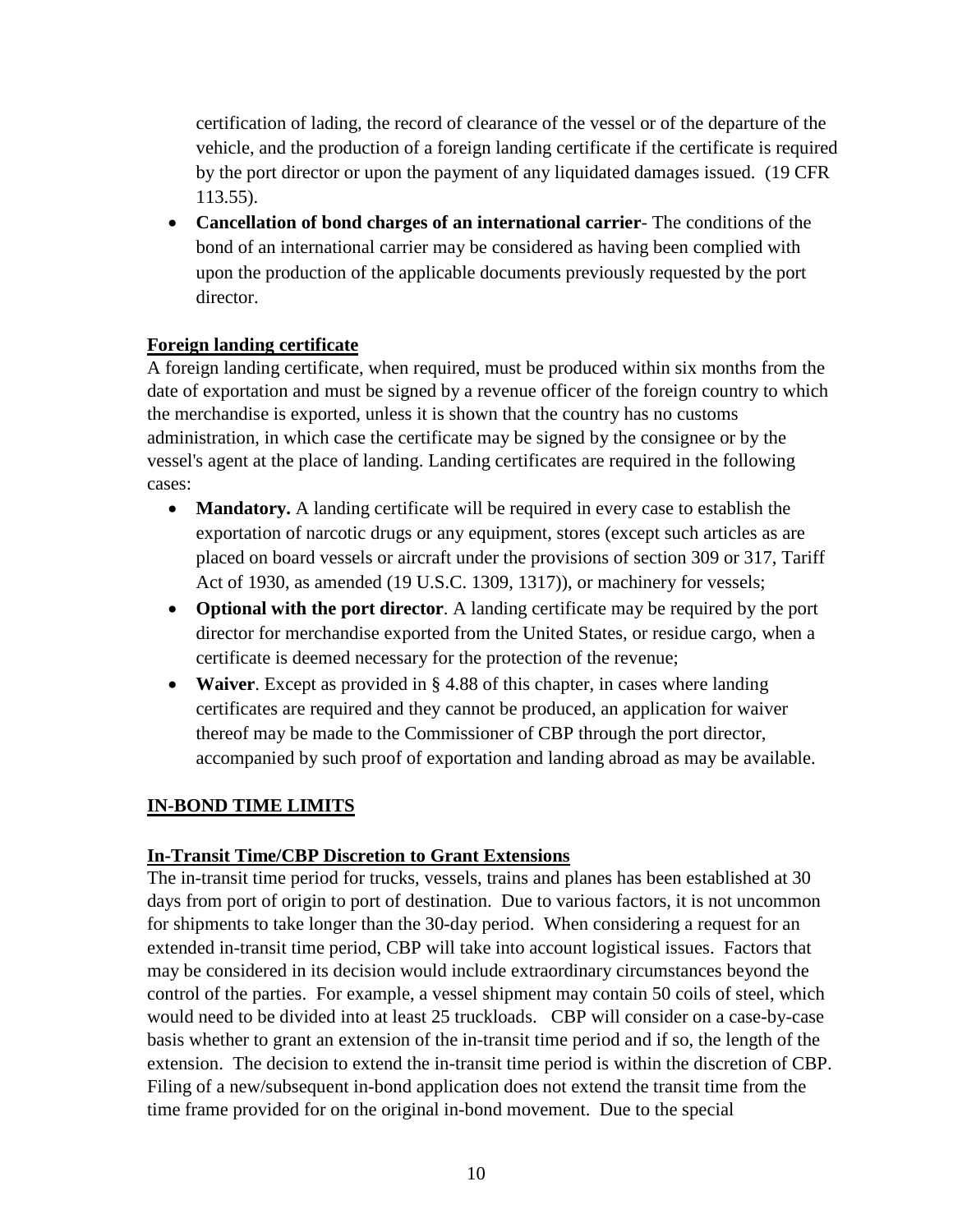circumstances pertaining to travel by barge, CBP will allow for a 60-day in-transit time for barge shipments.

#### **Process to Request Extensions**

Functionality does not currently exist to accept and approve extensions electronically via an Electronic Data Interchange (EDI). Accordingly, all requests for extensions of a particular in-bond must be made to the port director at the port of origin. CBP will not provide the reason for denying an extension request since the request may be denied for law enforcement purposes. CBP will not grant a blanket extension for all shipments covered by a bill of lading. A request for an extension must be made for each individual in-bond entry. Once the in-bond has been arrived at the port of destination, then it falls under the General Order regulations until a subsequent entry is made. When the merchandise is subject to examination or inspection by CBP or another government agency, the time for which the merchandise is held due to the examination or inspection will not be considered part of the in-transit time. Extensions of the transit time can be requested in the event of a delay at the port.

#### **Start of In-Transit Time**

The in-transit time will not begin until the MOT arrival or CBP movement authorization, whichever is later.

#### **Time Limit For Export After Arrival At Port of Destination**

Shippers are responsible for ensuring that basic logistical issues are resolved. The bonded carrier will have 30 days in which to deliver the merchandise to the port of destination, at which point the arrival must be reported within two business days. The reporting of the arrival of the merchandise at the destination port completes the in-bond movement for purposes of meeting the in-transit time requirements. Once arrival has been made, the carrier has 15 days to either file an entry for an IE or T&E to export the merchandise or make a subsequent in-bond movement. If the merchandise cannot be exported within 15 days after arrival, the bonded carrier can file an immediate exportation entry. This will provide an additional 15 days in which to export the merchandise. The bonded carrier may also admit the merchandise into a FTZ before the expiration of the 15 day period. Permission can be requested by the carrier to retain the goods within the port limits for an additional 90 days pursuant to §18.24. Additional extensions of 90 days or less may be granted by the port director, but the merchandise may not remain in the port limits for more than one year from the date of arrival of the importing conveyance at the port of first arrival. Any merchandise that remains in the port limits without authorization is subject to general order requirements pursuant to 19 CFR 4.37.

#### **Shortening of In-Transit Time**

The in-transit time will only be shortened when required by another agency's transit requirements. For instance, the primary reason why CBP would shorten the in-transit time for the U.S. Department of Agriculture (USDA) would be to comply with that agencies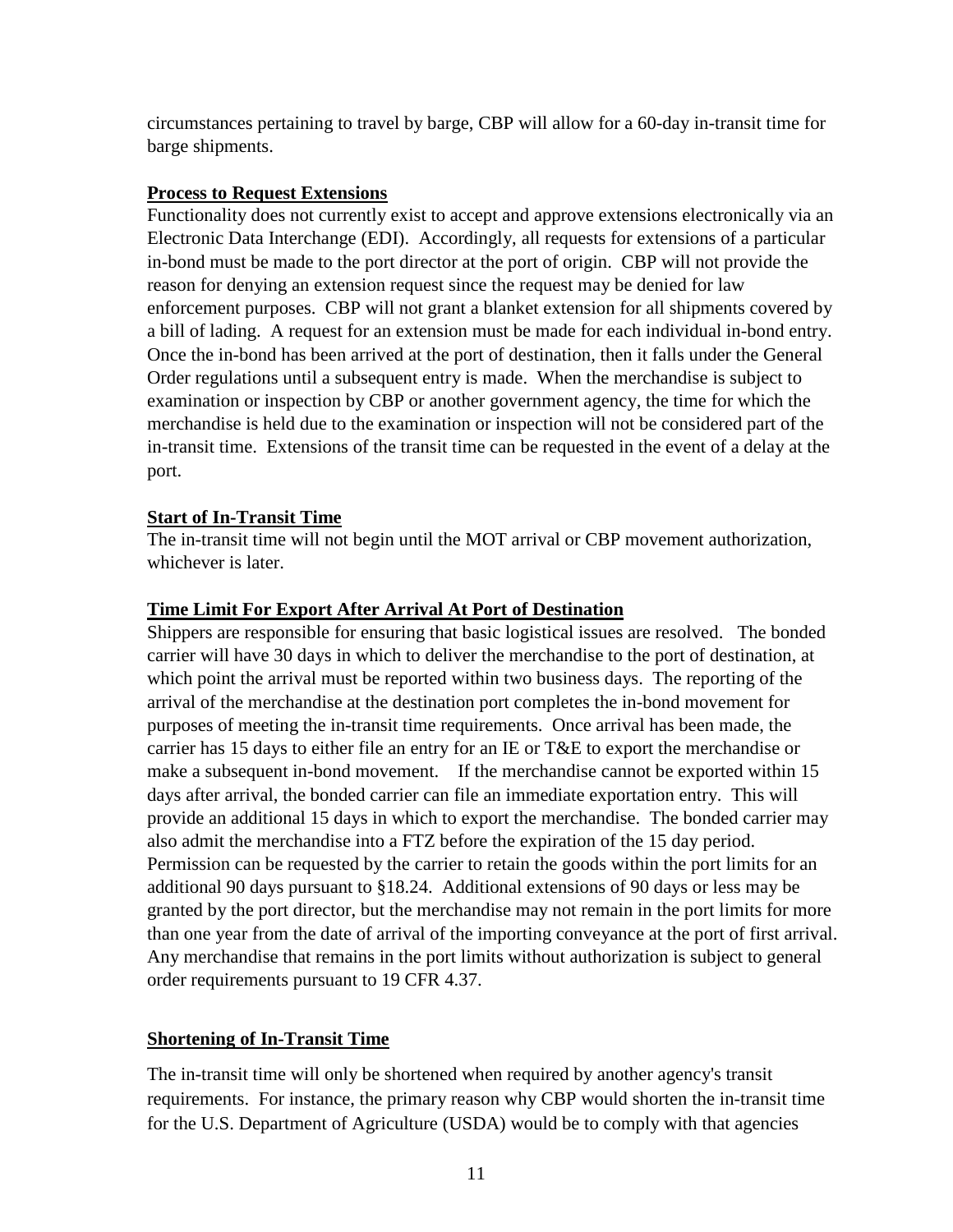statutory requirements related to merchandise moving on a USDA permit. Other government agencies may also require shortened transit periods.

#### **BASIC PROCESSING REQUIREMENTS FOR MOVING CARGO IN-BOND**

#### **Mandatory Electronic Document Filing**

The in-bond transaction must be filed electronically though CBP approved systems including manifest and QP/WP (ABI) transactions. All mandatory and conditional fields must be completed and accurate. Technical instructions for electronic filing of in-bonds are provided in the CATAIR (QP/WP section), CAMIR and X12 implementation guides available at CBP.gov.

In-bonds may be rejected for the following reasons:

- The carrier's bond is invalid or inactive;
- The in-bond number is invalid or has been used previously on an in- bond shipment;
- Required data elements are omitted, or coded information is invalid;
- ACE bill of lading or air waybill is not on file in ACE;
- The in-bond only covers a portion of the manifested quantity. (Remainder should be verified and entries filed simultaneously);
- Manifested quantity does not match the CBPF 7512 or master bill of lading;
- The carrier listed on the CBPF 7512 is not in ACE;
- The CBPF 7512 is incomplete and/or is missing information.

#### **In-Bond Deletion – Amendment**

Updates or corrections required to an in-bond application must be done electronically; however, a specific amendment function does not exist. In order to correct or amend information provided on an in-bond application, the in-bond must be deleted and re-added providing the corrected information using the same in-bond number. Future programming enhancements will be released to allow for post-filing amendments of existing in-bonds.

#### **Cancellation Reasons**

An in-bond document can be cancelled (i.e., the in-bond record will be closed within ACE) for the following reasons:

- The in-bond movement is cancelled. Broker will file a consumption entry, warehouse entry, FTZ admission, the cargo will remain in the bonded warehouse, will be placed in General Order, etc.;
- Change of the in-bond type (e.g., IE to T&E);
- Change of the in-bond entry number;
- Change of Cartage Company or Common Carrier liable for movement of the cargo;
- Two brokers filed different in-bond entries for the same cargo.

#### **Food and Drug Administration (FDA) Refusals**

The Food, Drug and Cosmetic ACT (ACT) authorizes FDA to detain a regulated product that appears to be out compliance with the ACT. The FDA district office will then issue a "Notice of FDA Action" specifying the nature of the violation to the owner or consignee.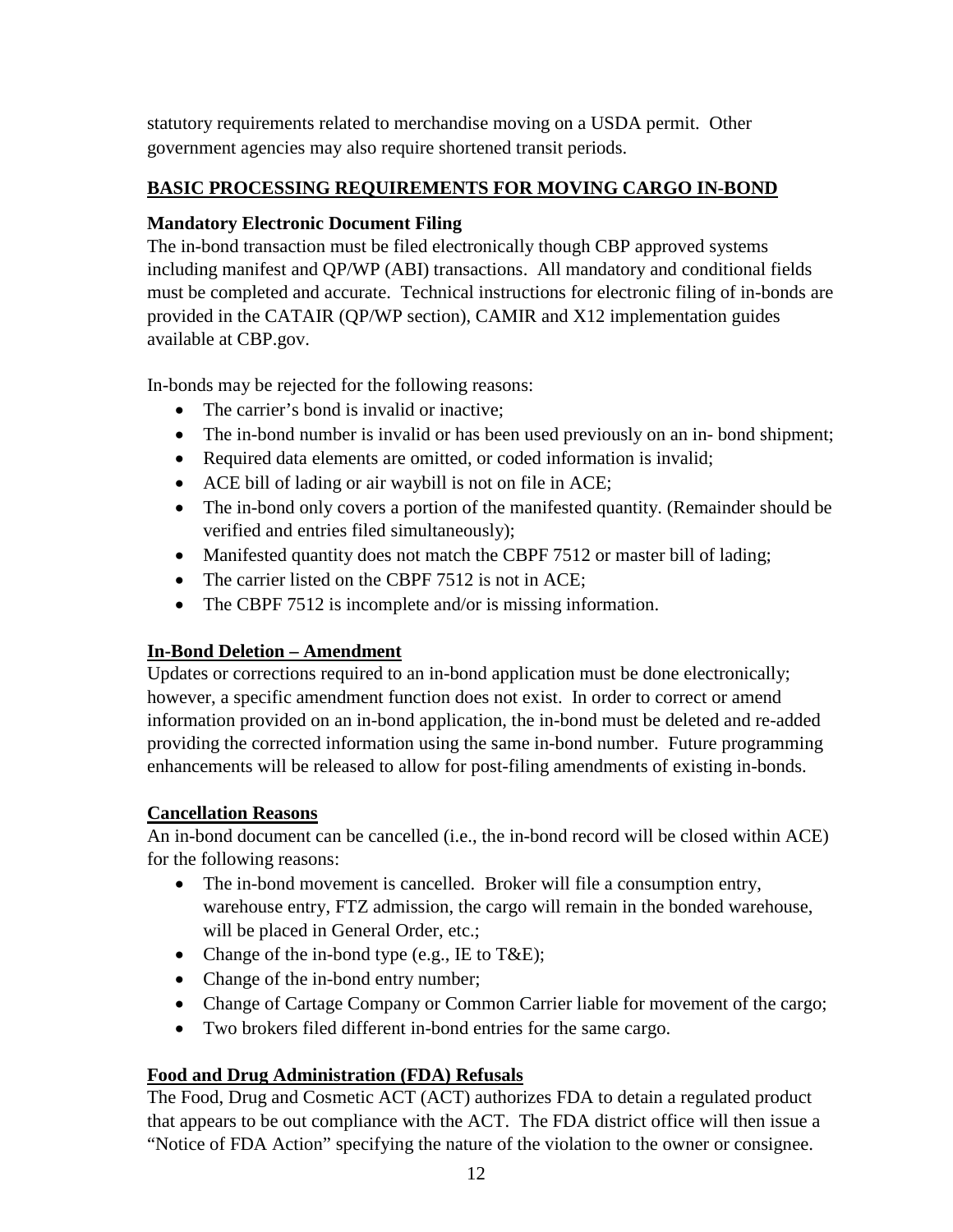This could be either a partial or complete rejection of the quantity on the consumption entry. The owner or consignee is entitled to an informal hearing in order to provide testimony regarding the admissibility of the product. If the owner fails to submit evidence that the product is in compliance or fails to submit a plan to bring the product into compliance, FDA will issue another "Notice of FDA Action" refusing admission to the product. The product then has to be exported or destroyed within 90 days of the date of the refusal.

- The CBPF 7512 description should state **FDA REFUSAL – EXPORT ONLY**;
- A copy of the refusal notice should be attached in order to verify the quantity refused admission by the agency;
- Cargo must be exported on an IE (or T&E if allowed by FDA) under CBP or FDA supervision;

#### **General Order (G.O) Merchandise**

After the arrival of the cargo at the destination port, a subsequent movement must be made, i.e., a consumption or warehouse entry, another in-bond movement, or an FTZ admission must be filed. One of these movements would close the in-bond movement. If none of these movement is made, then on the  $15<sup>th</sup>$  day after arrival, the cargo will be ordered to General Order.

#### <span id="page-12-0"></span>**5. REPORTING ARRIVAL/CLOSING IN-BONDS**

August 6, 2018 – As of this date, electronic reporting of all transactions became mandatory; CBP is no longer accepting copies of the paper CBPF 7512 to perform arrival and export functionality, except for air manifest in-bonds, which are not covered under the Final Rule, and except for other shipments arrived or exported by air that are currently excluded from the Final Rule's application. These functions are the requirement of the in-bond filer or the party whose bond has been obligated. In addition, electronic reporting of diversion to a port other than reported on the original in-bond became a requirement. An ACE edit has been set to reject any arrival or export if a diversion request was not performed. Electronic reporting of bonded cargo location (FIRMS code) will be required. QP/WP software users will continue to execute these functions as currently being performed.

The reporting of the arrival must be completed electronically through a CBP approved EDI system within two business days of the arrival of any portion of the shipment. Cargo is not arrived by container. 19 CFR  $18.1(d)(1)(vi)$  requires the reporting of the quantity using the "smallest exterior packing unit" standard. This will enable carriers to verify the quantity of the goods they are transporting and ensure that there is no shortage. Carriers (except air) and broker/filers are required to file in-bond entries and report on such entries electronically using CBP approved systems, including manifest (except Air AMS) and QP/WP via ABI. All mandatory and conditional fields must be completed and accurate. Technical instructions for electronic filing of in-bonds are provided in the CATAIR (QP/WP section), CAMIR and X12 implementation guides available at CBP.gov.

In case there is an outage that prevents compliance with the notice requirements, carriers will need to contact the port at which the in-bond merchandise has arrived for instructions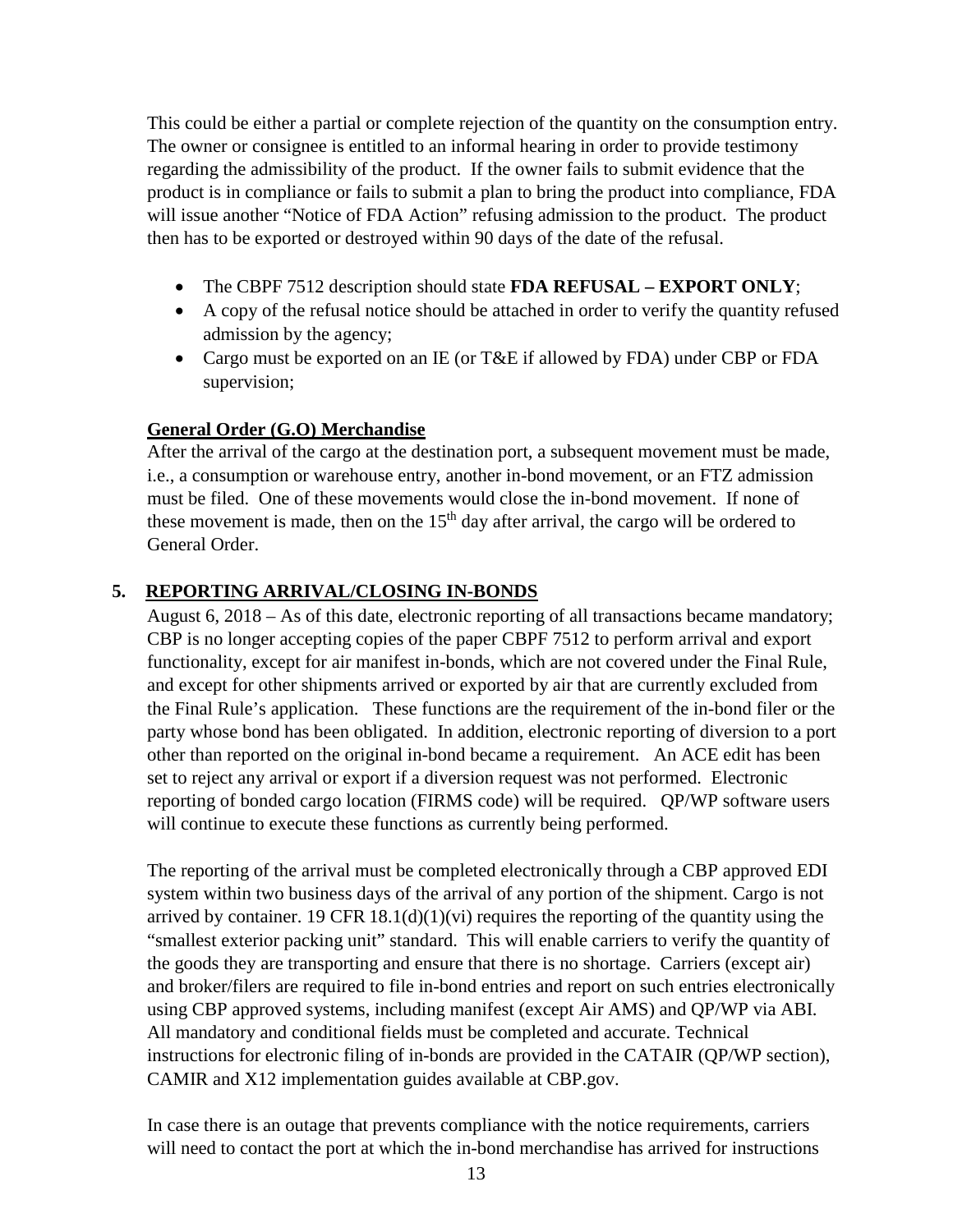on how to submit the required information. Each outage presents unique circumstances that will be dealt with on a case-by-case basis according to the port's instructions

#### <span id="page-13-0"></span>**6. AUTOMATED DIVERSION REQUESTS**

Merchandise may be diverted under 19 CFR 18.5 to any port other than the port of destination designated in ACE only after the filer of the in-bond application has submitted a request to divert merchandise via ACE. The carrier will submit the diversion request in ACE using an approved software message set available to the trade. CBP's disposition of the diversion request will be automated so that the carrier will receive authorization for the diversion immediately. When a diversion request is authorized, the user will receive a disposition code of a "3W" (Request for In-bond Diversion Granted). If the destination port code is rejected, there will be no corresponding rejection message. ACE does not have acceptance/rejection language specific to the in-bond diversion request. The in-bond cargo must be directed to the original destination port. Approval and denial of diversion request will be communicated to the Trade immediately and should not result in delays long enough to impede the completion of the in-bond movement within the requested in-transit time. However, an extension of the in-transit time may be requested when necessary. Neither the originating port nor the destination port handles the diversion request. Approval of diversion requests is strictly through the ACE portal or ABI. When diversions occur, there is no transfer of bond liability

#### **Liability and When Does it Transfer**

Per 19 CFR 18.8(a), the party whose bond is obligated on the transportation entry will be liable for breach of any of the requirements found in 19 CFR 18.8(a), any other regulations governing the movement of merchandise in bond, and any of the other conditions specified in the bond. This includes, but is not limited to, shortages, irregular delivery, or nondelivery, at the port of destination or port of exportation of the merchandise transported inbond; the failure to export merchandise transported in bond pursuant to a transportation and exportation or immediate exportation entry; and, the failure to maintain intact seals or the unauthorized removal of seals. Appropriate commercial or government documentation may be provided to CBP as proof of delivery and/or exportation. Any loss found to exist at the port of destination or port of exportation will be presumed to have occurred while the merchandise was in the possession of the party whose bond was obligated under the transportation entry, unless conclusive evidence to the contrary is produced.

The transfer of liability to a new bonded party will be accomplished by the filing and acceptance of a new in-bond application for the merchandise to be transported in-bond. In order to transfer liability from one carrier to another, a report of arrival must be filed for the in-bond merchandise and the subsequent carrier must submit a new in-bond application pursuant to 19 CFR 18.1. . Transactional issues that evolve between two business entities are the sole responsibility of those groups and do not involve any liability to CBP.

In the case where the manifested quantity was incorrect at importation and the in-bond persists the error by linking to the bill, both would be liable but ultimately CBP would need to identify the party that would receive an enforcement action. In that case, the importing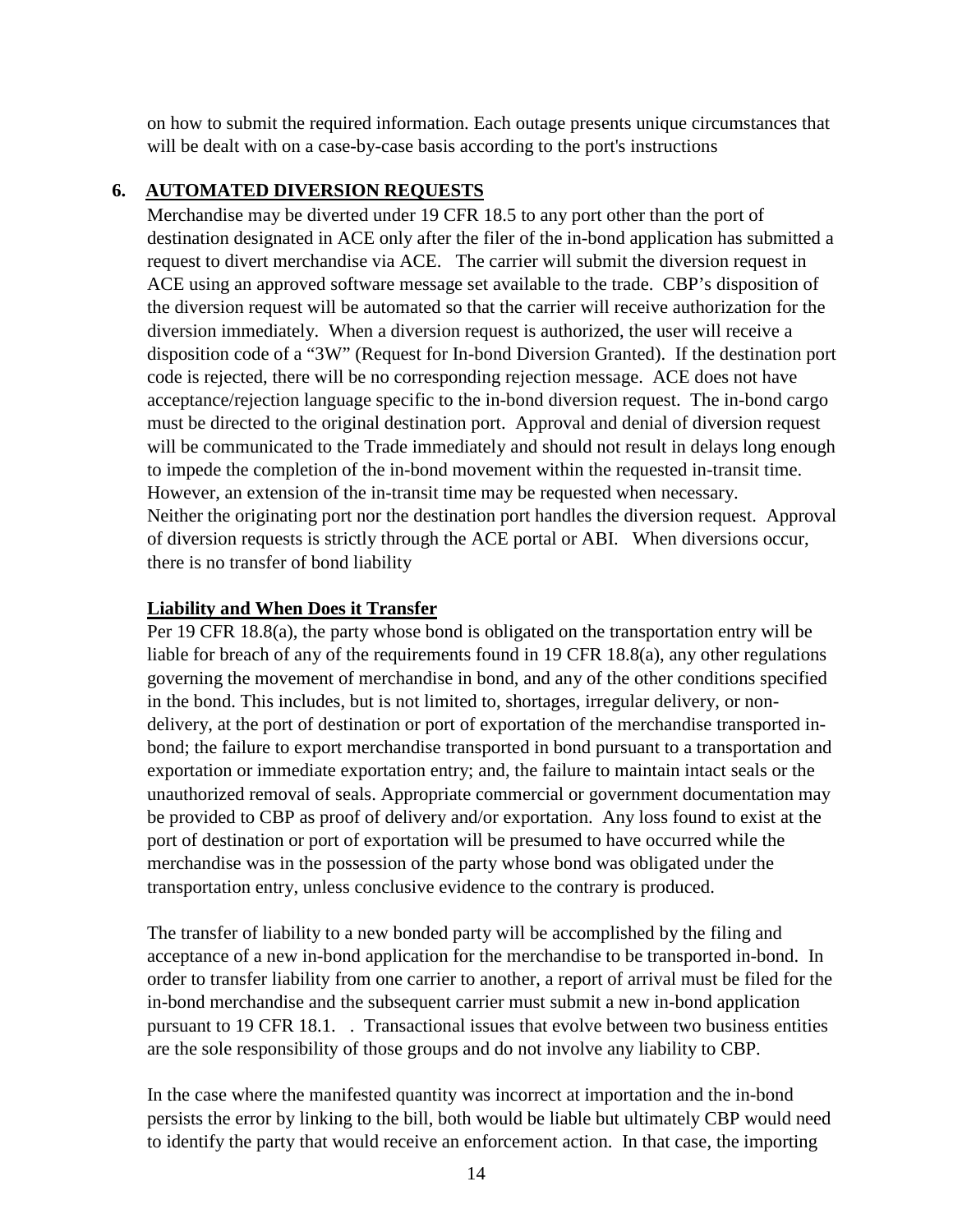carrier would be held responsible as long as the bonded carrier can provide evidence that the information in the in-bond and the information they received from the originating carrier is consistent with what they reported. If they choose to accept blind shipments based solely on a business partners information, have they performed sufficient due diligence? The responsibility to reduce their liability would need to reside in the contract between the two parties.

#### **Sealing and Manipulation**

Sealing requirements allows for the transportation of in-bond merchandise with non-bonded merchandise in a container or compartment that is not sealed, if the in-bond merchandise is corded and sealed, or labeled as in-bond merchandise. This will allow in-bond merchandise to be transported with non-bonded merchandise in a container that is not sealed and will facilitate the filling of containers that would otherwise be less than container load shipments.

If it becomes necessary to remove seals for good reason, a responsible agent of the carrier may remove the seals, supervise the transfer or handling of the merchandise and seal the conveyance, compartment or container without notifying CBP. However, records pertaining to such activity would be covered under 19 CFR 163.

#### **Subsequent In-Bonds**

The ACE user may electronically submit a subsequent in-bond movement or the CBPO may, under certain circumstances, manually create a subsequent in-bond movement without deleting or re-adding an existing bill. To perform a subsequent in-bond:

- a. The original or preceding in-bond entry must be arrived in ACE at the destination port;
- b. The port of in-bond departure must match the port of in-bond destination in the original or preceding in-bond move;
- c. There can be no holds or other actions against the shipment at the original or preceding in-bond destination port;

Up to 99 subsequent in-bond movements can be created.

#### **Manifest Discrepancies**

If a manifest discrepancy is noted by the master, person in charge, owner, or agent of the vessel or vehicle, or any person directly or indirectly responsible for any discrepancy between the merchandise and the manifest, the discrepancy shall be reported by the master, person in charge, owner, or agent of the vessel or vehicle, or any person directly or indirectly responsible for any discrepancy between the merchandise and the vessel to the port director within 60 days after the arrival by completing a report for an overage or a declaration for a shortage. The overage report or shortage declaration may be made on the appropriate manifest form or on its electronic equivalent, as listed in 19 CFR 123.4, or on a CBPF 5931, Discrepancy Report and Declaration. If no manifest has been filed, an original copy of the appropriate form or its electronic equivalent as listed in 19 CFR 123.4, should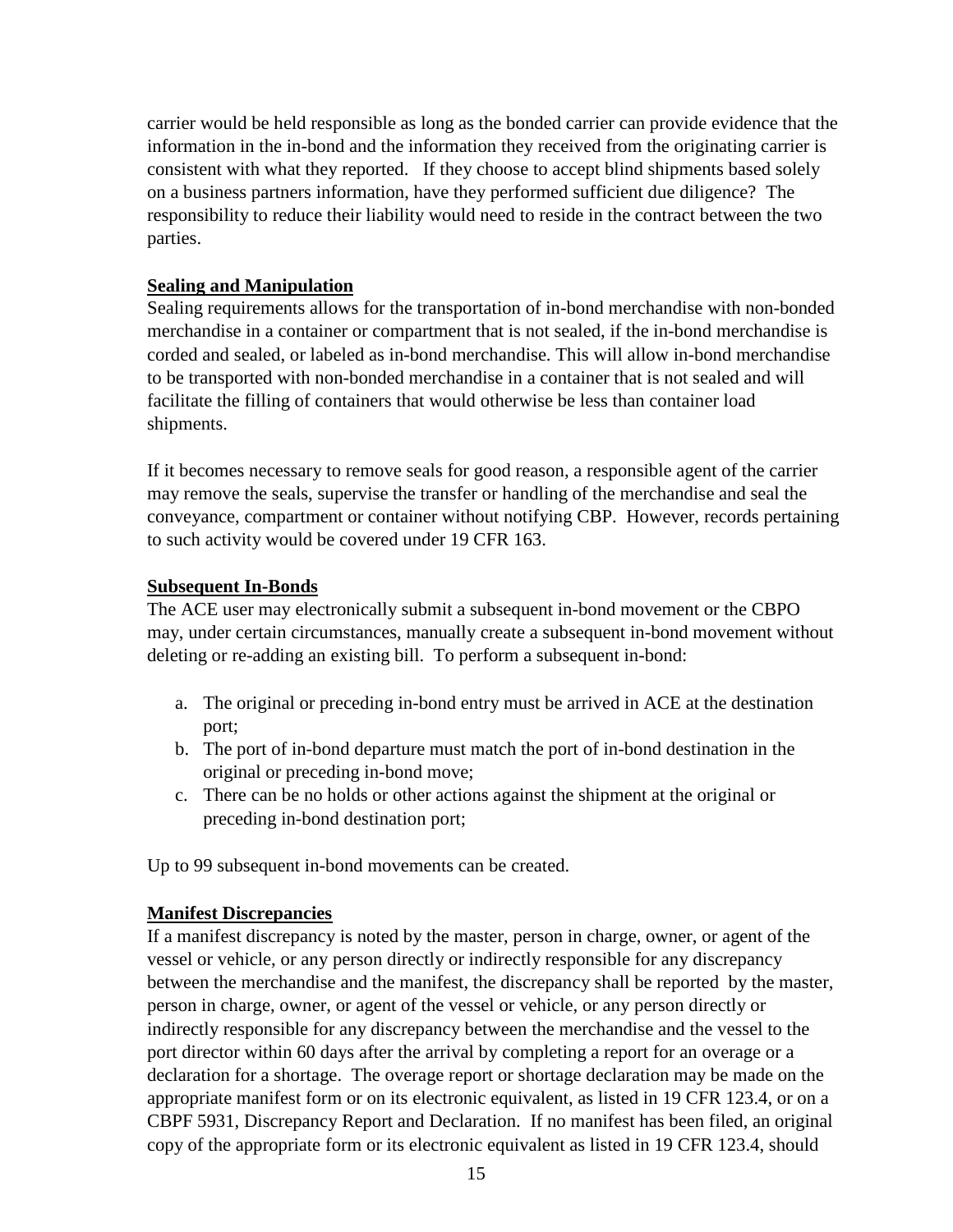be used. In each case in which a manifest form is used, the form shall be marked or stamped "Overage Report" or "Shortage Declaration", as appropriate. The form used shall list the merchandise involved and state the reasons for the discrepancy. A consumption entry must be filed if there is a loss in transit on an IT movement.

If a discrepancy is discovered by CBP, the port director shall advise the master, person in charge, owner, agent, or any person directly or indirectly responsible for the discrepancy.by furnishing a copy of the CBPF 5931 to that person, or by any other appropriate written means. . The person so notified shall file an explanation of the discrepancy, within 30 days of notification, or within 60 days. Use of the CBPF 5931 shall not preclude assessment of any penalty or liability to forfeiture otherwise incurred.

- ACE users must amend their manifest electronically;
- ACE users should retain supporting hardcopy documentation in their files for one year to substantiate the change.
- Follow the procedures for amending or canceling an in-bond document;

#### **Agriculture Transit Permits and In-bonds**

The in-bond application within ACE does not govern the Agricultural permit process. Inbond movement for Agriculture permits must follow specific routing as directed by the Department of Agriculture and may not be diverted. Electronic creation of the in-bond transaction is still required.

#### **CATAIR DATA ELEMENTS IN PLACE OF 7512**

| $\lambda$ , this table depicts now CDTT $\beta$ , $\beta$ is a might matrix is represented in $\Delta$ CE, QT $\beta$ or $\beta$ |                                            |                                                                 |                                                                                                                                                               |  |
|----------------------------------------------------------------------------------------------------------------------------------|--------------------------------------------|-----------------------------------------------------------------|---------------------------------------------------------------------------------------------------------------------------------------------------------------|--|
| <b>CBPF 7512</b><br><b>Data Element</b>                                                                                          | <b>QP</b> Input<br>Data Title <sup>1</sup> | <b>ACE QP Input</b><br><b>Description</b>                       | <b>OFO Standard Operational</b><br><b>Definition</b>                                                                                                          |  |
| Entry number                                                                                                                     | <b>In-bond Number</b>                      | The number<br>identifying the in-<br>bond movement.             | The in-bond serial number<br>assigned by ACE.                                                                                                                 |  |
| Class of entry                                                                                                                   | In-bond Entry Type                         | The code representing<br>the type of in-bond<br>movement.       | Entry class code $(61, 62, 63)$ must<br>be recorded in this area with the<br>approved abbreviation for the<br>entry type: IT, T&E, IE.                        |  |
| Port code<br>number                                                                                                              | N/A                                        | N/A                                                             | The port code shown in the<br>Census Schedule D used to<br>indicate the port where the in-<br>bond entry is being presented.                                  |  |
| First US port of<br>unlading                                                                                                     | Port of Importing<br>Conveyance Arrival    | Census Sch. D code<br>representing the CBP<br>port of unlading. | The first U.S. port of unlading is<br>the first U.S. port of arrival from<br>foreign at which the merchandise<br>is off-loaded from the importing<br>carrier. |  |
| Port of                                                                                                                          | N/A                                        | N/A                                                             | This is the name of the port<br>corresponding to the port code                                                                                                |  |

#### **In-Bond Entry Data Element Concordance\* (This table depicts how CBPF 7512 information is represented in ACE, QP/WP)**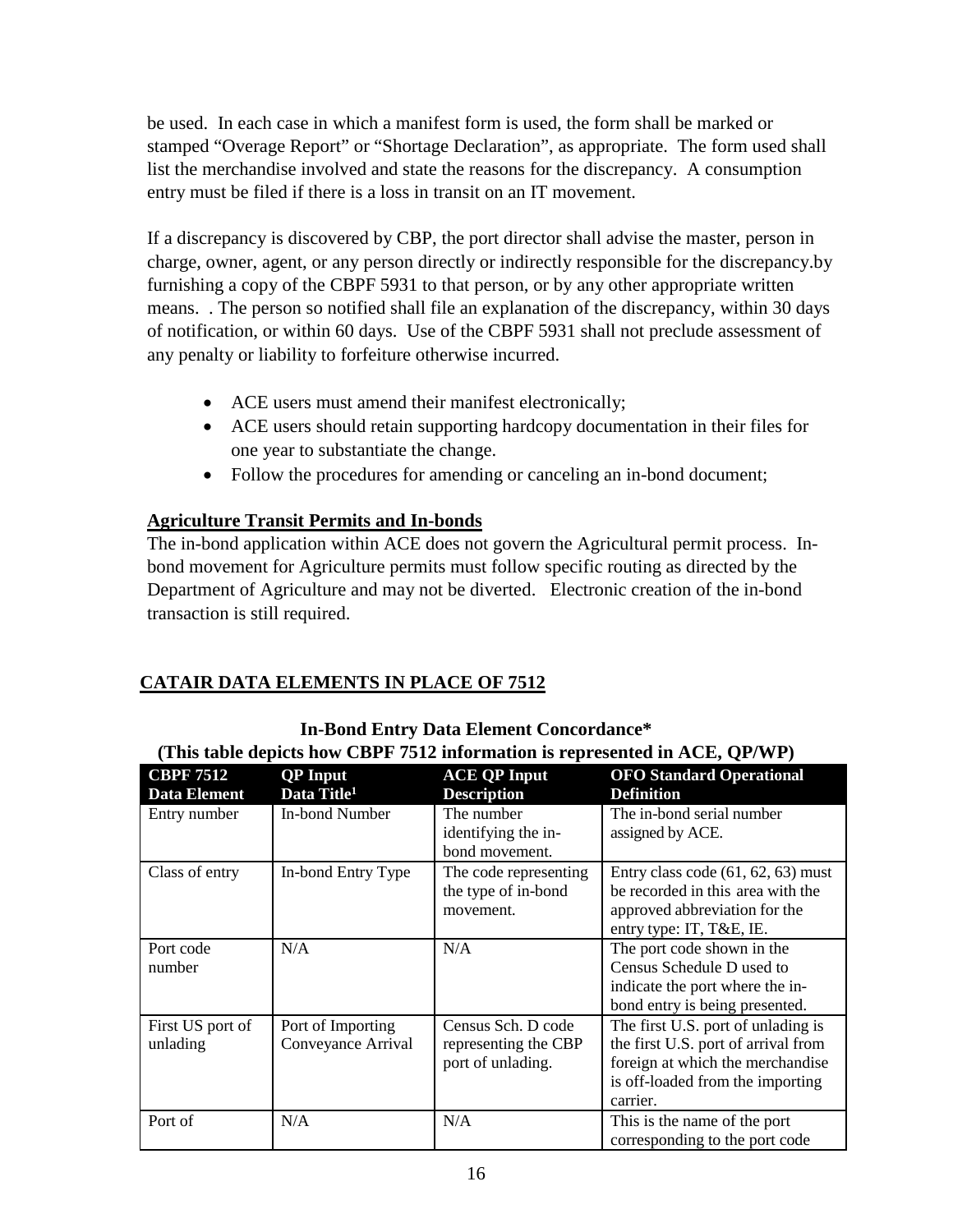|                                              |                                  |                                                                                                                                                                                                   | where the in-bond entry is being                                                                                                                                                                                                                                                                                                                                                                                                                                                                                            |
|----------------------------------------------|----------------------------------|---------------------------------------------------------------------------------------------------------------------------------------------------------------------------------------------------|-----------------------------------------------------------------------------------------------------------------------------------------------------------------------------------------------------------------------------------------------------------------------------------------------------------------------------------------------------------------------------------------------------------------------------------------------------------------------------------------------------------------------------|
|                                              |                                  |                                                                                                                                                                                                   | presented.                                                                                                                                                                                                                                                                                                                                                                                                                                                                                                                  |
| Entered or<br>imported by;<br>Importer/IRS # | In-bond Carrier ID               | Code representing the<br>ID number of the<br>bonded carrier; also<br>referenced as importer<br>or IRS#                                                                                            | "Entered or imported by"<br>identifies the party who imported<br>the merchandise (importer or<br>consignee) or the party who<br>presents the in-bond entry to CBP<br>if other than the importer or<br>consignee. This party could be the<br>importing carrier or the bonded<br>carrier or a Customhouse broker<br>acting as the agent for the<br>importer, consignee, importing<br>carrier, or the bonded carrier.                                                                                                          |
| In-bond via                                  | In-bond Carrier ID               | Code representing the<br>ID number of the<br>bonded carrier; also<br>referenced as importer<br>or IRS#                                                                                            | This designates the bonded carrier<br>that will be liable for the proper<br>movement, handling, and<br>safekeeping of the merchandise<br>once the in-bond movement is<br>initiated. The bonded carrier's<br>Importer/IRS number and name<br>shall be included on this line.                                                                                                                                                                                                                                                 |
| <b>CBP</b> Port<br>Director                  | <b>US</b> Port of<br>Destination | Sch. D code<br>representing the CBP<br>port of termination for<br>an $IT(61)$ entry, or the<br>port of exportation for<br>a T&E $(62)$ entry, or<br>the port of exportation<br>for an IE $(63)$ . | This block identifies the intended<br>destination port, but unless there<br>are restrictions or prohibitions on<br>diversion, an in-bond shipment<br>may be diverted to any CBP port<br>with prior CBP permission.                                                                                                                                                                                                                                                                                                          |
| Final foreign<br>destination                 | Port of Foreign<br>Destination   | Sch.K code<br>representing the<br>foreign port of<br>destination for T&E<br>$(62)$ or IE $(63)$ entries.<br>Refer to ACE Ocean<br>Appendix F for valid<br>Foreign Port Codes.                     | "Final foreign destination" must<br>be completed for all exportation<br>entries. At a minimum, the<br>destination shown on the<br>commercial shipping documents<br>(bills of lading or air waybills)<br>must be shown. If exportation to<br>more than one foreign destination<br>is planned, the term "various" may<br>be used provided that such<br>exportation is not prohibited. The<br>5-digit Sch. K code (for Mexico)<br>and Canada) and the name of the<br>corresponding foreign destination<br>must be placed here. |
| Consignee                                    | Consignee name                   | A valid consignee<br>name                                                                                                                                                                         | The party identified here must be<br>the same as the consignee named<br>on the bill of lading, air waybill,<br>invoice, etc. Address of the<br>consignee is also required in this<br>space. For export shipments where<br>the bill of lading, air waybill,<br>invoice, etc. information does not<br>include an actual consignee, the<br>consignee for in-bond purposes                                                                                                                                                      |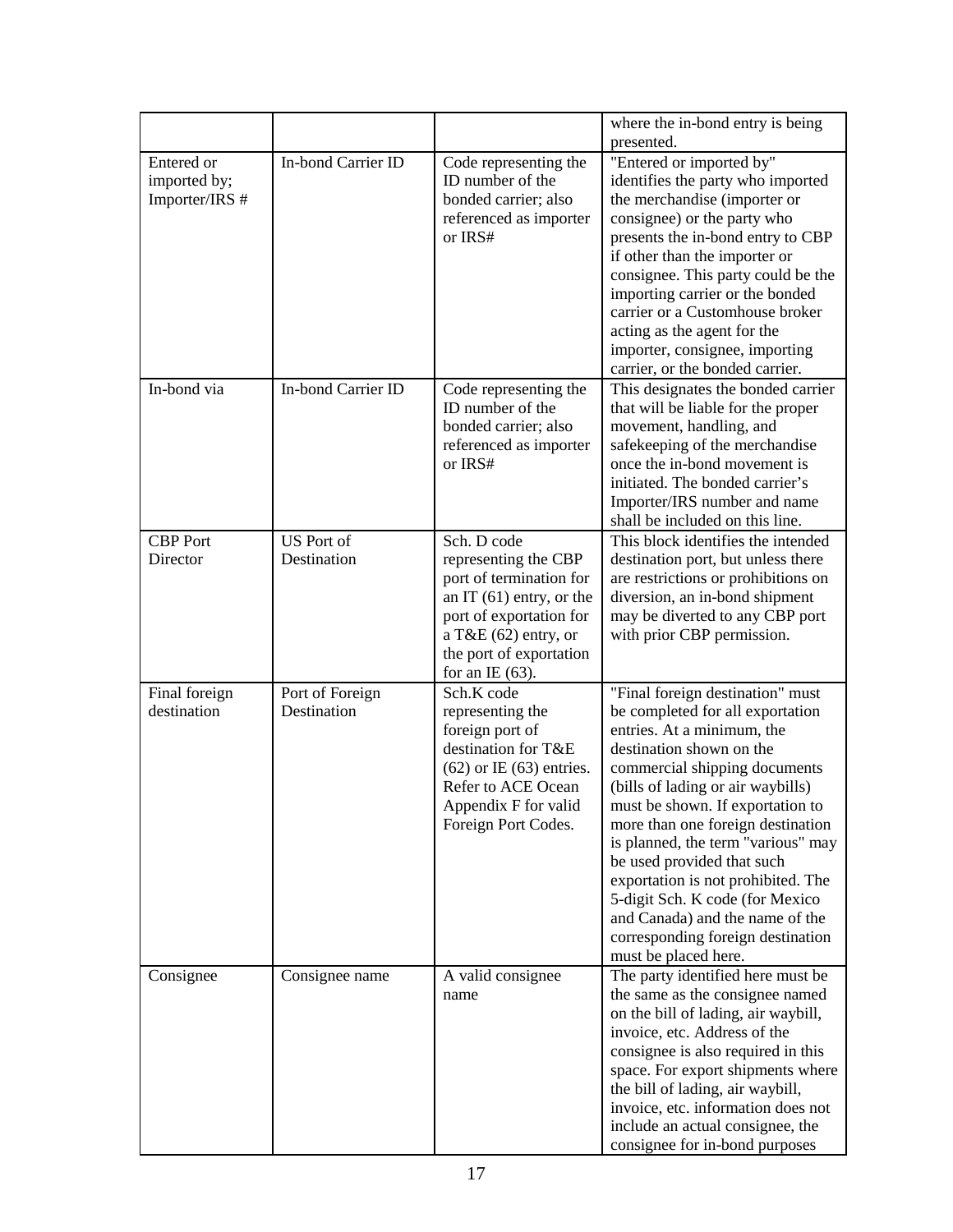|                                                                                                                                  |                                                                                                                              |                                                                                                                                                                                                                                                                | may be the party who will arrange<br>for the disposition of the shipment<br>at the port of destination.                                                                                                                                                                                                                                                             |
|----------------------------------------------------------------------------------------------------------------------------------|------------------------------------------------------------------------------------------------------------------------------|----------------------------------------------------------------------------------------------------------------------------------------------------------------------------------------------------------------------------------------------------------------|---------------------------------------------------------------------------------------------------------------------------------------------------------------------------------------------------------------------------------------------------------------------------------------------------------------------------------------------------------------------|
| Foreign Port of<br>Lading                                                                                                        | Foreign Port of<br>Lading                                                                                                    | Sch. K number or<br>Special K code<br>representing the<br>foreign port in which<br>the cargo was laden on<br>board the importing<br>conveyance.                                                                                                                | Port of exporting country where<br>cargo departed for the United<br>States.                                                                                                                                                                                                                                                                                         |
| <b>Bill of Lading</b><br>$(B/L)$ No.                                                                                             | Master Bill of Lading<br>or House Bill<br>Number (for Air);<br><b>Container Number</b>                                       | The master bill<br>number as listed on<br>the manifest. House<br>bill number as listed<br>on the manifest.                                                                                                                                                     |                                                                                                                                                                                                                                                                                                                                                                     |
| Imported on<br>the <sub>____</sub> (name of<br>vessel), flag_<br>on_(date<br>imported),<br>via_(last<br>foreign port<br>visited) | Importing<br>Conveyance Name;<br>Voyage/Flight/Trip<br>Number:                                                               |                                                                                                                                                                                                                                                                | The information on this line<br>identifies the name of the carrier,<br>its flag if applicable, the date<br>imported and the last foreign port<br>visited. The date of importation<br>should be the date of arrival in the<br>United States. For vessels, this is<br>the date when the vessel arrives<br>within the limits of a port in the<br><b>United States.</b> |
| <b>Exported</b> from                                                                                                             | none                                                                                                                         | none                                                                                                                                                                                                                                                           | The country of exportation may be<br>different from the foreign port of<br>lading and from the last foreign<br>port visited by the carrier. The<br>country of exportation should<br>always be shown when this<br>information is known (on the bill<br>of lading, air waybill, invoice).<br>Otherwise, the foreign port of<br>lading shown should be used.           |
| Marks and<br>Numbers of<br>Packages                                                                                              | <b>Marks and Numbers</b>                                                                                                     | Written description of<br>symbols and markings<br>that are on the outside<br>of the packaging.                                                                                                                                                                 | This should be the same<br>information as is supplied on the<br>inward foreign manifest. For<br>containerized shipments, the<br>container number and the<br>commercial seal number must also<br>be shown. This listing should be<br>sufficient precise enough to serve<br>the legitimate needs of CBP.                                                              |
| Description and<br>Quantity of<br>Merchandise                                                                                    | In-Bond Quantity;<br>Manifest Quantity;<br>Manifest Unit of<br>Measure; or, Volume<br>and Volume Unit.<br>Harmonized Number. | For automated BOLs,<br>the in-bond quantity is<br>provided in QP40.<br>Manifest Quantity: a<br>value greater than zero<br>representing the total<br>number of pieces on<br>the bill of lading.<br>Manifest Units: code<br>representing the<br>manifest unit of | For all in-bond shipments,<br>quantities must be shown in terms<br>of the smallest external packaging<br>unit. Any intermediate packaging<br>involved (e.g. unit load devices,<br>containers, pallets) must also be<br>shown (example: 144 cartons on<br>12 pallets) Be specific.                                                                                   |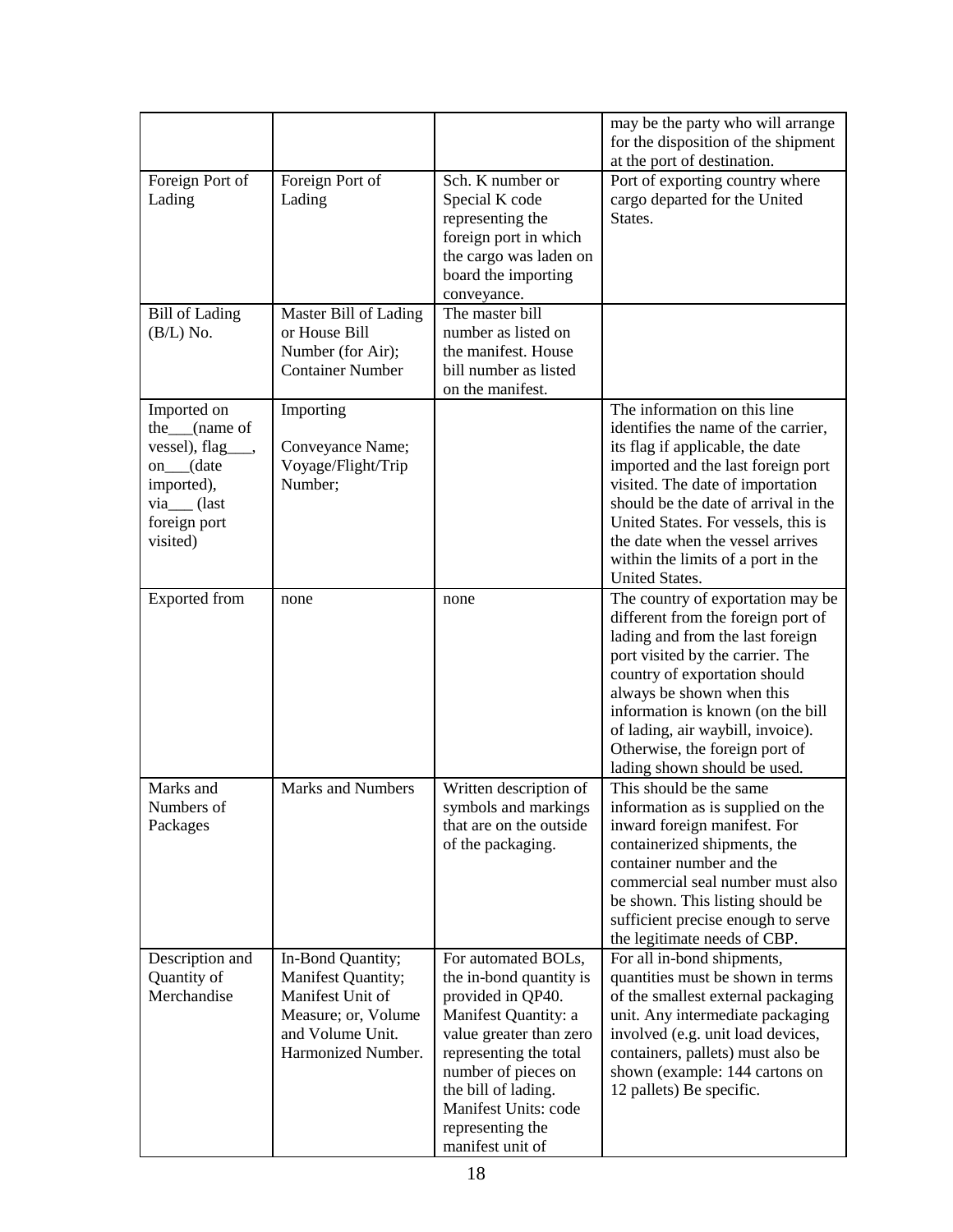|                    |                                        | measure (refer to the<br><b>ACE Ocean Appendix</b><br>N for valid manifest<br>units of measure. 10-<br>character HTSUS<br>code. The HTS<br>number will be<br>reported at a minimum<br>of 6-positions.           |                                                                                                                                                                                                                                                                                                                                      |
|--------------------|----------------------------------------|-----------------------------------------------------------------------------------------------------------------------------------------------------------------------------------------------------------------|--------------------------------------------------------------------------------------------------------------------------------------------------------------------------------------------------------------------------------------------------------------------------------------------------------------------------------------|
| Gross Weight       | Weight, Weight Unit                    | A value greater than<br>zero representing the<br>gross weight in QP40.<br>Net weight in QP70.<br>Input only whole<br>number; no decimals<br>or fractions. Code<br>representing the unit<br>of [weight] measure. | Gross weight can be shown in<br>either pounds or kilograms and<br>must be identified as pounds (l) or<br>kilograms (k).                                                                                                                                                                                                              |
| Value              | Value                                  | A value greater than<br>zero, in whole dollars,<br>of the commodity.                                                                                                                                            | Actual value information is to be<br>supplied, except when it is not<br>readily available to the party<br>preparing the entry. In this case,<br>estimated value information may<br>be used and must be indicated as<br>an estimate. Actual value<br>information must be supplied for<br>any type of in-bond warehouse<br>withdrawal. |
| Rate               | none                                   | none                                                                                                                                                                                                            | Duty rate and duty amount must<br>be supplied for warehouse<br>withdrawals moving in-bond. It is<br>not required for any other type of<br>in-bond.                                                                                                                                                                                   |
| Port               | <b>US</b> Port of<br>Destination       | Sch. D code<br>representing the CBP<br>port of termination for<br>an $IT(61)$ entry, or the<br>port of exportation for<br>a T&E $(62)$ entry,                                                                   | The U.S. destination and/or<br>exportation port is recorded here.<br>This is part of the certificate of<br>lading for arrival or exportation.                                                                                                                                                                                        |
| <b>Seal Number</b> | Seal Number 1,<br><b>Seal Number 2</b> | A valid<br>exporter/carrier seal<br>number associated<br>with the container<br>[i.e., transporting the<br>in-bond shipment].                                                                                    | CBP in-bond seal numbers,<br>commercial seal numbers, or<br>other Federal agency seal<br>numbers are recorded here. If<br>in-bond labels are used, or if<br>sealing or labeling is waived,<br>this should be noted here.                                                                                                             |

Note: All in-bond entry data is derived from Bill of Lading.

<sup>1</sup> See CATAIR in-Bond Record Usage Map (page INB-9) for listing of all Record IDs

#### <span id="page-18-0"></span>**7. IN-BOND EXAMS AND AUDITS –**

Ports will continue to conduct examinations of in-bond shipments to ensure the accurate reporting of information is as filed on the in-bond entry. In-bond compliance examinations are primarily concerned with the quantity, merchandise description, and proper entry/export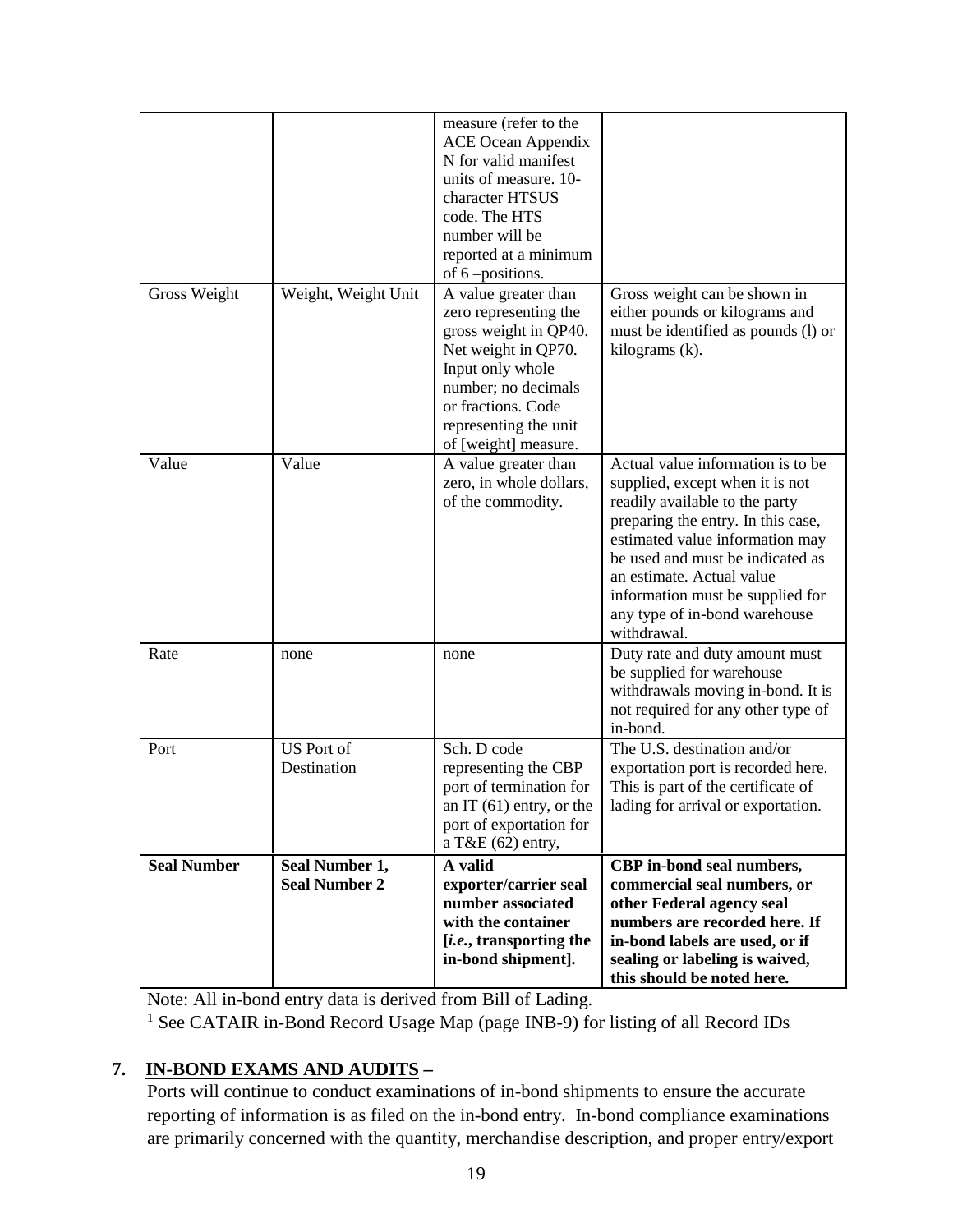resolution. Enforcement, Trade Compliance, or other examinations may be conducted simultaneously with these examinations. There are documents (or the electronic equivalent) that need to be made available by the carrier for review. These documents are related to manifests or bills that are being audited. These include, but are not limited to:

- Manifests (CBPF 7509, etc.)
- Bills of lading (master, house, etc.)
- Delivery authorized documents
- Delivery and pick-up orders
- Manifest discrepancy reports
- Vessel out-turns or tally sheets
- General Order documents
- Permits to transfer
- Surveyor's reports
- Carrier's automated reports
- Foreign country entry documents
- Foreign country transportation documentation

Ports will continue to conduct in-bond audits to ensure that the merchandise is properly accounted for.

#### **Post-audit follow-up**

CBPOs should communicate with carriers after an audit to advise them of the results. Final audit reports should be provided to the carrier when feasible and proper. The port director may require the carrier to submit a formal response to the audit report, detailing corrective actions taken. Information concerning subsequent enforcement actions or investigations shall not be included in the reports given to the carrier.

#### **Foreign Trade Zone (FTZ) Restricted/Export Only Merchandise**.

Merchandise is placed into an FTZ under different statuses. NPF means "Non-Privileged Foreign." This merchandise may be entered into the commerce or exported. Zone restricted (ZR) merchandise is merchandise that is taken into the zone for the sole purpose of exportation. Zone restricted merchandise can only be withdrawn from the zone for exportation on an in-bond. The zone status must be stated on the body of the CBPF 7512. FTZ zone-restricted merchandise should not be allowed to move to another U.S. port on an IT. The CBPF 7512 for merchandise withdrawn from an FTZ will have in the "Goods now located at" block, the tenant's name and the FTZ number.

#### **MONITORING IN-BOND ENTRIES VIA ACE REPORTS**

CBPOs enforce in-bond movements under regular compliance enforcement protocol established by OFO. The foundation of the protocol is based on specific reports in ACE.

The suite of existing, stock in-bond reports includes: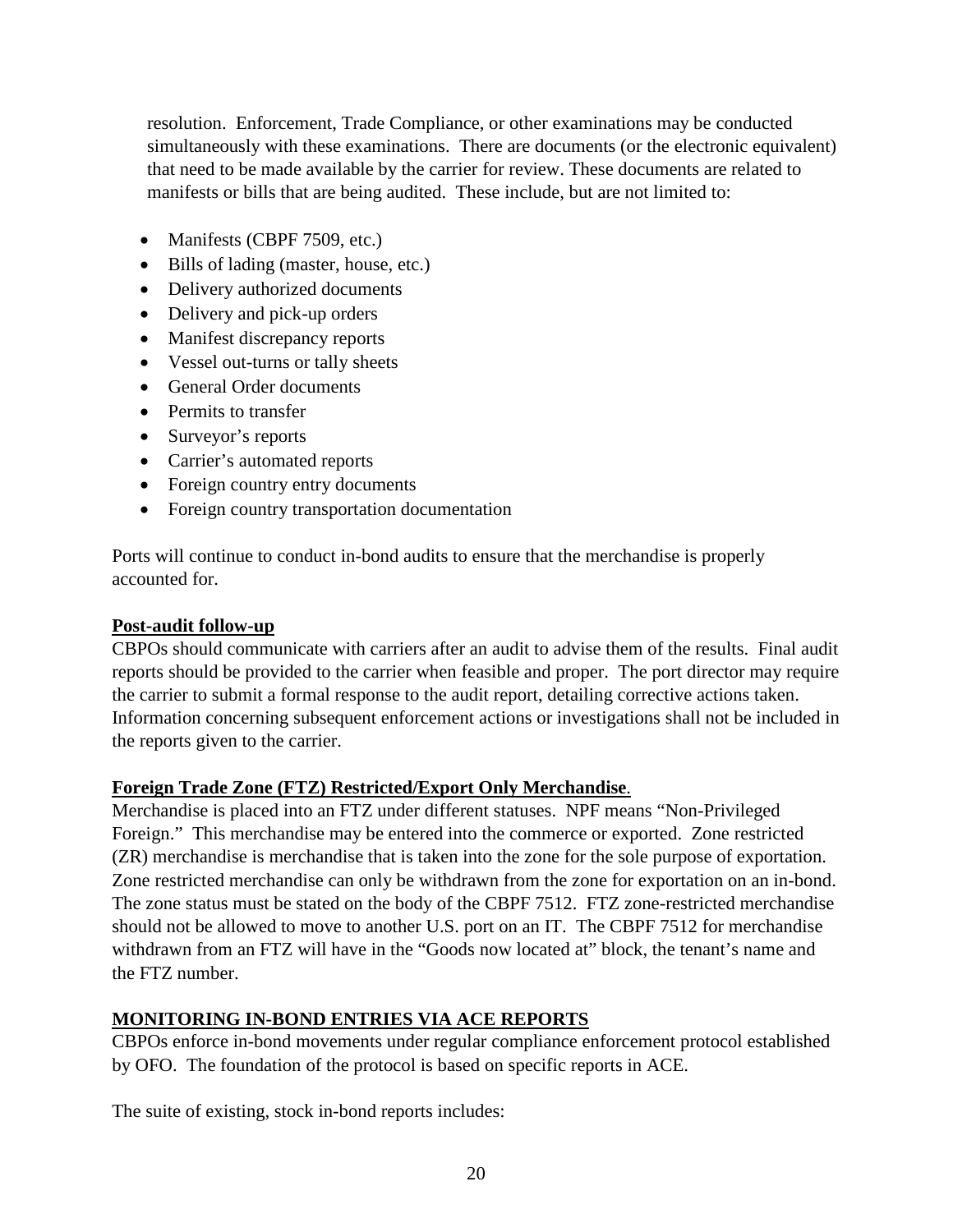- MNFST-001 In-Bond Details this report will run a list of in-bond movements associated to the carrier's SCAC code;
- MNFST-002 Carrier IRS Details this report will run the in-bond report using the carrier's IRS number instead of the SCAC code; (both reports will return the in-bond number, bill of lading, bonded and manifested carrier code, the QP filer information, and all the pertinent dates. Both reports will be customizable with the ad hoc options should a carrier want additional details not provided in the canned reports).

#### o **MMM-6012 List of In-Bond Shipments Overdue**

#### o **MMM-6013 List of In-Bond Shipments Overdue for Export**

To access these reports via your ACE account, after logging into ACE:

- 1) Click on the "Accounts" tab at the top of the ACE home/welcome page; next,
- 2) under the "Task Selector" menu, click on "Reports", then click on the "Launch Tool" box that will pop up in the "Launch Reports and Quick-view Tool"; next,
- 3) after the Launch Reports tool opens, the "ACE REPORTS" page will open (note: you can run the training modules or run ad hoc reports here); next,
- 4) in ACE REPORTS, see the "Available Workspaces" application (left side of screen), then click on "Manifest"; then,
- 5) see three MMM reports listed in the "Reports" folder under "Navigation List"; then,
- 6) select by clicking on the MNSFT-001, MNFST-002, MMM-6012, or MMM-6013 report;
- 7) a new "Prompts" subpage will open. Under the "Prompts Summary" column, enter the various departure begin dates, departure end dates, date ranges, in-bond number, origination port codes, destination port codes, or bill of lading numbers that will allow you to customize your report parameters; next,
- 8) key in your selections, then click on the 'OK' box located on the bottom-right side of the window, then.
- 9) after the report runs, the output will appear in the same window.

It is the recommendation of CBP that when running this report, the query is limited to a single day or no longer than a one week period, or consideration should be made about setting up a nightly report job for this report.

Questions or concerns regarding these reports can be sent to the ACE reports mailbox at ACE.Reports@cbp.dhs.gov.

#### <span id="page-20-0"></span>**8. GLOSSARY**

- Agent A person authorized to transact business for and in the name of another;
- Bill of Lading/Air Waybill Principal transportation contract that describes the freight, sets forth the terms and conditions, responsibilities and liabilities, and by which a carrier acknowledges receipt of the freight;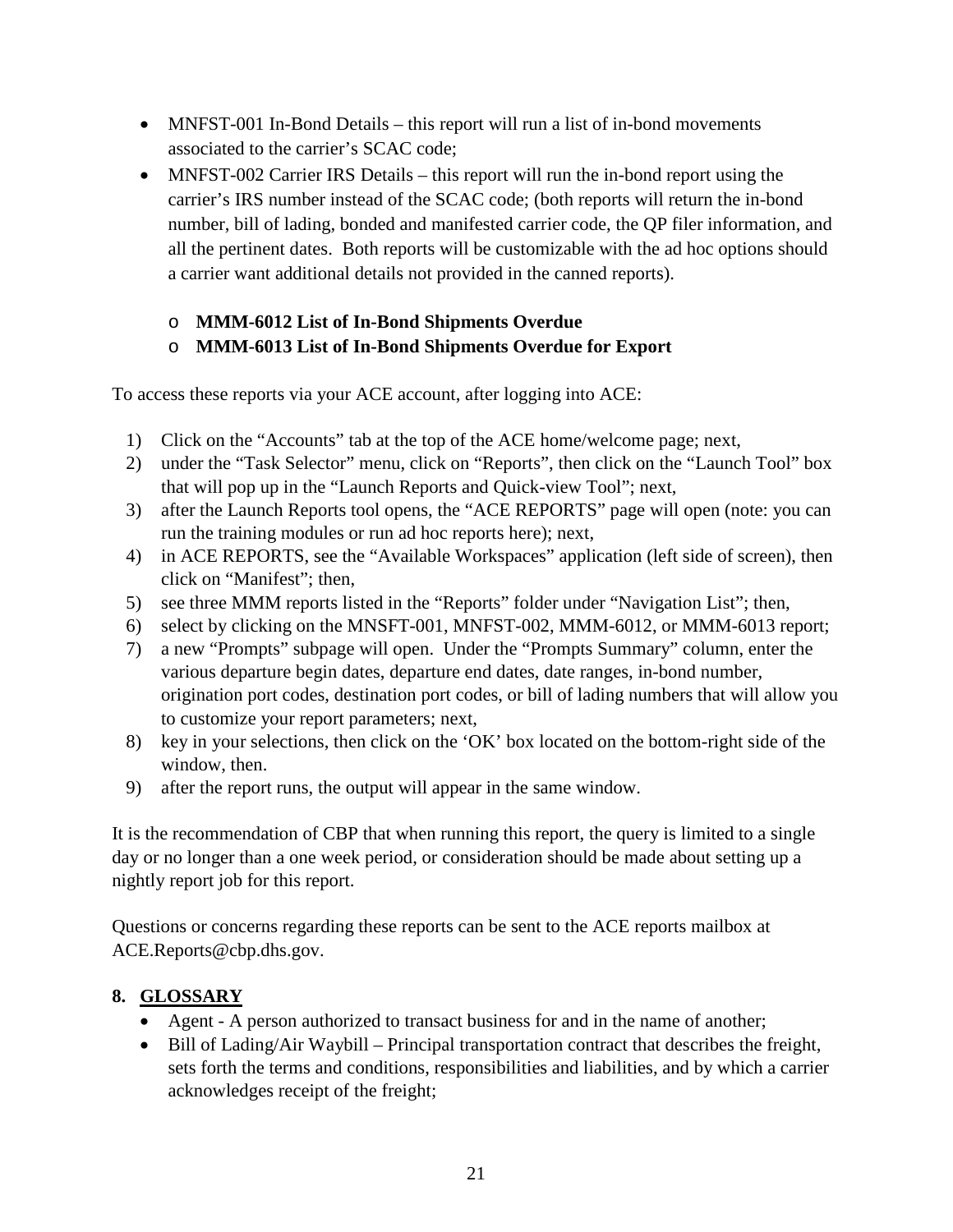- Bond A bond is a contract where the principal, as guaranteed by the underwriting surety, agrees to perform in compliance with CBP regulations. When a breach of performance occurs, liquidated damages result. CBP is the beneficiary under the bond;
- Bonded Warehouse a warehouse authorized by CBP for storage of goods without payment of customs duties;
- Carrier Individual or corporation engaged in the business of transporting goods.
- Cartage The movement of merchandise with port limits;
- Consignee Person who receives shipped goods;
- Container Freight Station facility authorized by CBP to receive consolidated shipments in containers for the purpose of devanning;
- Devanning The unloading/stripping of a container;
- Diversion A change made in the route of a shipment in transit;
- Drawback -A refund or remission, in whole or in part, of a customs duty, internal revenue tax, or fee lawfully assessed or collected because of a particular use made of the merchandise on which the duty was assessed or collected
- Federal Maritime Commission (FMC) -A government regulatory agency that controls maritime affairs, freight forwarder licensing, and enforces the conditions of the Shipping Act of international water common carriers and noncontiguous domestic water carriers.
- Facilities Information Resource Management (FIRMS Code) A unique, CBP assigned FIRMS code given any facility or place in or at which un-entered (including in-bond) merchandise is located;
- Foreign Trade Zone Foreign-Trade Zones (FTZ) are secured, designated locations around the United States in or near a U.S. Customs Port of Entry where foreign and domestic merchandise is generally considered to be in international commerce and outside of US Customs territory. As a result, activated businesses in an FTZ can reduce or eliminate duty on imports and take advantage of other benefits to encourage foreign commerce within the United States.
- Freight The actual cargo or goods, also referred to as merchandise;
- Freight Forwarder A person or company whose business is to act as an agent on behalf of the shipper;
- House Bill of Lading –a bill of lading issued by a forwarder to a shipper as a transportation contract for merchandise that the forwarder will consolidate with cargo obtained from other exporters and ship to an agent at the port of destination. In most cases, the Bill of Lading has legal standing for banking purposes. The House Air Waybill is the equivalent in the air environment;
- In-Bond entries of merchandise for transportation either to another port in the U.S. or through the U.S. for exportation without appraisement or the payment of duties;
- Less than Container Load A quantity of goods less than that which fills a container;
- Manifest An abstract of the individual bills of lading;
- Marks and numbers The use of identifying symbols and numbers on cargo to differentiate among the shipments;
- Master Air Waybill One air waybill with one or more house air waybills assigned to it. You cannot post against a master air waybill unless it is to post a local transfer to move the entire shipment to a bonded facility. to be de- consolidated;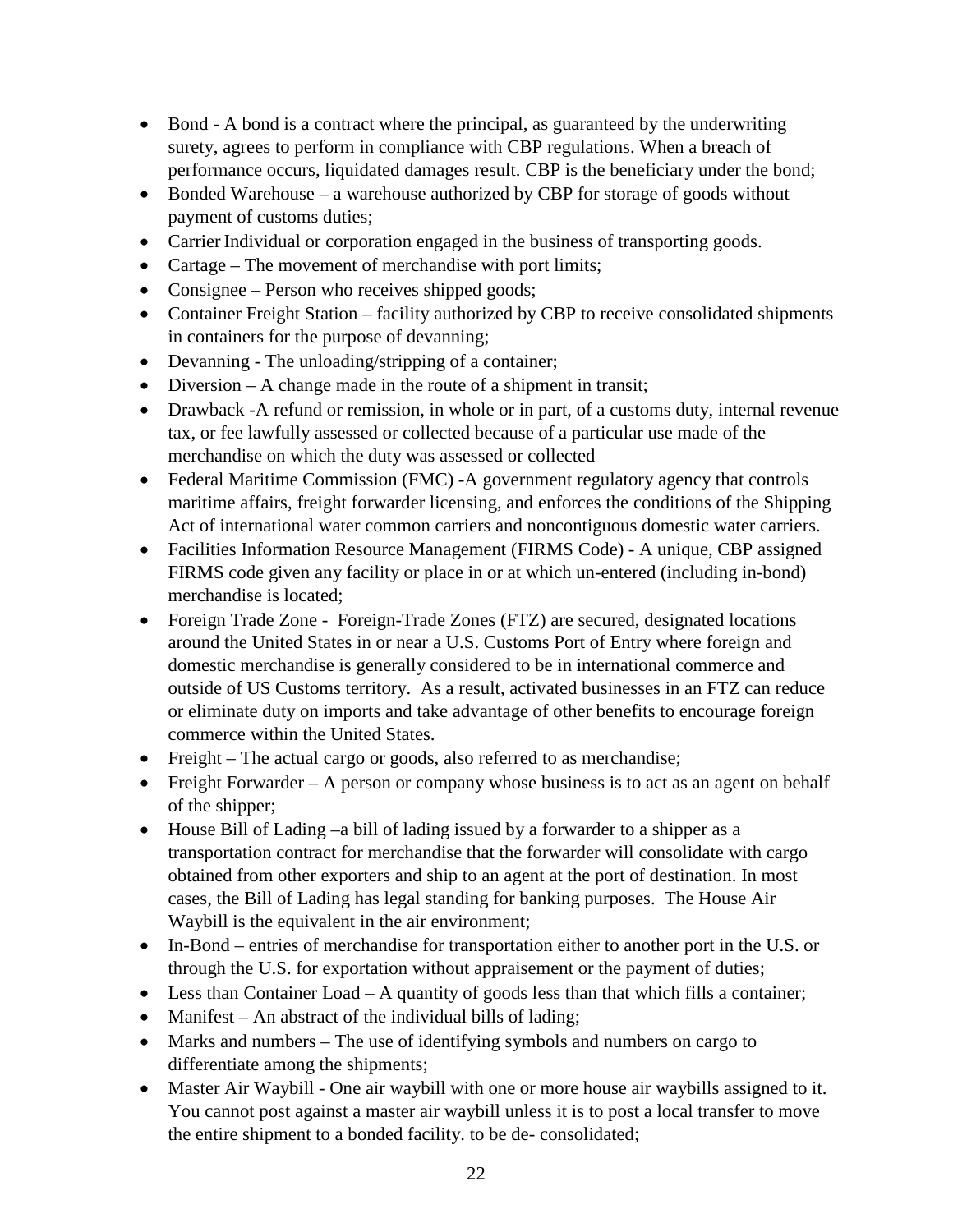- Master Vessel Operating Common Carrier -An operator of a vessel that issues the master ocean bill of lading;
- Non-Vessel Operating Common Carrier A common carrier that does not operate the vessels by which the ocean transportation is provided and is a shipper in its relationship with an ocean carrier;
- Partner Government Agencies (PGAs) federal agencies with statutory authorities regarding U.S. imports and exports that cooperate with CBP's trade enforcement activities.
- Shipper The person or company that was the supplier of the goods.
- Simple (regular) Air Waybill One air waybill assigned to one shipment going to one consignee;
- Split Shipment One air waybill for one shipment going to one consignee that arrives in the United States on more than one aircraft. The shipment is split due to capacity (weight) or other operational issues;
- Stripping-The act of emptying a container;
- Stuffing The act of loading a container.
- Trans-loading The act of transferring cargo from one container and stuffing into another container.

#### <span id="page-22-0"></span>**9. ABBREVIATIONS**

| ABI          | - Automated Broker Interface                            |
|--------------|---------------------------------------------------------|
| <b>ACE</b>   | - Automated Commercial Environment                      |
| <b>ACS</b>   | - Automated Commercial System                           |
| <b>AES</b>   | - Automated Export System                               |
| AGT          | - Agent (Message Line Identifier)                       |
| <b>AMS</b>   | - Automated Manifest System                             |
| ARR          | - Arrival detail (Message Line Identifier)              |
| <b>ASN</b>   | - Airline Status Notification (Message Line Identifier) |
| <b>ATA</b>   | - Air Transport Association of America                  |
| <b>AWB</b>   | - Air Waybill                                           |
| B/L or BOL   | - Bill of Lading                                        |
| <b>CAFES</b> | - CBP Automated Forms Entry System                      |
| <b>CBW</b>   | - Customs Bonded Warehouse                              |
| <b>CCL</b>   | - Cargo Control Location                                |
| <b>CED</b>   | - CBP Express Detail (Message Line Identifier)          |
| <b>CES</b>   | - Centralized Examination Station                       |
| <b>CET</b>   | - Contraband Enforcement Team                           |
| <b>CFS</b>   | - Container Freight Station                             |
| <b>CFR</b>   | - Code of Federal Regulations                           |
| <b>CHL</b>   | - Customhouse Licensed Cartman                          |
| <b>CNE</b>   | - Consignee (Message Line Identifier)                   |
| <b>CSN</b>   | - CBP Status Notification (Message Line Identifier)     |
| <b>CTO</b>   | - Cargo Terminal Operator (w/ FIRMS or carrier code)    |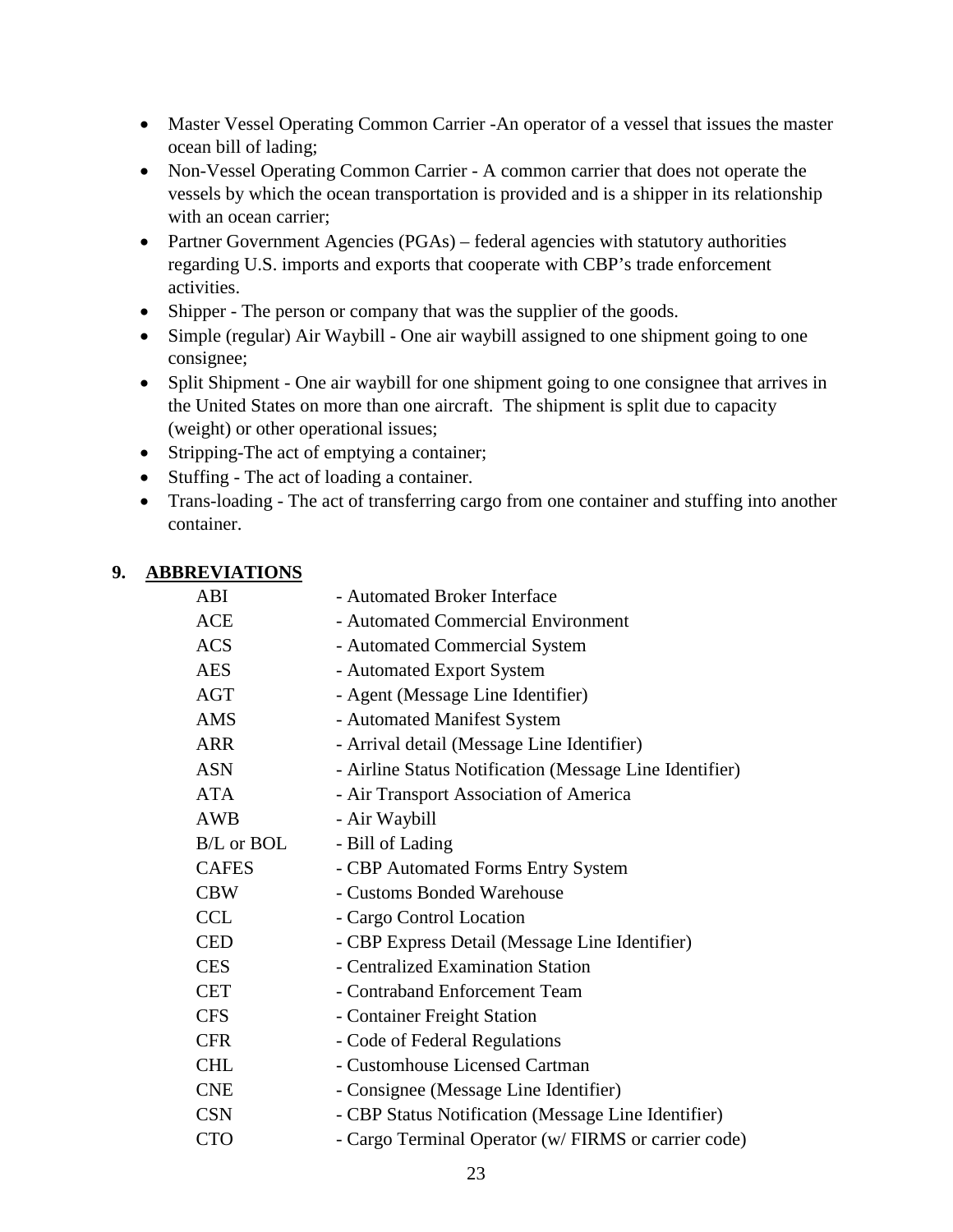| <b>DIS</b>   | - Document Imaging System                            |  |  |  |  |
|--------------|------------------------------------------------------|--|--|--|--|
| <b>DUNS</b>  | - Dun and Bradstreet Number                          |  |  |  |  |
| <b>ECCF</b>  | - Express Cargo Clearance facility                   |  |  |  |  |
| EEI          | - Electronic Export Information (replaced SED)       |  |  |  |  |
| <b>EIN</b>   | - Employer/Employee Identification Number            |  |  |  |  |
| <b>FDA</b>   | - Food and Drug Administration                       |  |  |  |  |
| <b>FDM</b>   | - Flight Departure Message (Message type)            |  |  |  |  |
| <b>FIRMS</b> | - Facility Information Resource Management System    |  |  |  |  |
| <b>FPPI</b>  | - Foreign Principal Party-In-Interest                |  |  |  |  |
| FP&F         | - Fines, Penalties, and Forfeiture                   |  |  |  |  |
| <b>FROB</b>  | - Freight Remaining on Board                         |  |  |  |  |
| <b>FTR</b>   | - Foreign Trade Regulations (15 CFR Part 30)         |  |  |  |  |
| <b>FTZ</b>   | - Foreign Trade Zone                                 |  |  |  |  |
| GO           | - General Order                                      |  |  |  |  |
| <b>HAWB</b>  | - House Airway Bill                                  |  |  |  |  |
| IB           | - In-Bond                                            |  |  |  |  |
| <b>IBET</b>  | - In-bond Enforcement Team                           |  |  |  |  |
| IE           | - Immediate Exportation                              |  |  |  |  |
| <b>IRS</b>   | - Internal Revenue Service                           |  |  |  |  |
| <b>IRT</b>   | - Internal Revenue Tax                               |  |  |  |  |
| IT           | - Immediate Transportation                           |  |  |  |  |
| <b>ITN</b>   | - International Transaction Number (EEI filing)      |  |  |  |  |
| <b>LTL</b>   | - Less than a Trailer Load                           |  |  |  |  |
| <b>MAWB</b>  | - Master Airway Bill                                 |  |  |  |  |
| <b>MDR</b>   | - Manifest Discrepancy Report                        |  |  |  |  |
| <b>MIB</b>   | - Master in-bond                                     |  |  |  |  |
| <b>PGA</b>   | - Partner Government Agency                          |  |  |  |  |
| <b>POA</b>   | - Power of Attorney                                  |  |  |  |  |
| <b>POE</b>   | - Port of Entry                                      |  |  |  |  |
| <b>PTP</b>   | - Permit to Proceed                                  |  |  |  |  |
| PTT/ePTT     | - Permit to Transfer                                 |  |  |  |  |
| <b>SCAC</b>  | - Standard Carrier Alpha Code                        |  |  |  |  |
| <b>SED</b>   | - Shipper's Export Declaration (replaced by EEI)     |  |  |  |  |
| <b>TACM</b>  | - Transit Air Cargo Manifest                         |  |  |  |  |
| T&E          | - Transportation and Exportation                     |  |  |  |  |
| <b>TIB</b>   | - Temporary Importation Bond                         |  |  |  |  |
| <b>USSPI</b> | - U.S. Principal Party-In-Interest                   |  |  |  |  |
| <b>USDA</b>  | - U.S. Department of Agriculture                     |  |  |  |  |
| VSIE         | - Vessel Supplies for Immediate Exportation          |  |  |  |  |
| <b>VSTE</b>  | - Vessel Supplies for Transportation and Exportation |  |  |  |  |
| WDIE         | - Warehouse Withdrawal for Immediate Export          |  |  |  |  |
| <b>WDT</b>   | - Warehouse Withdrawal for Transportation            |  |  |  |  |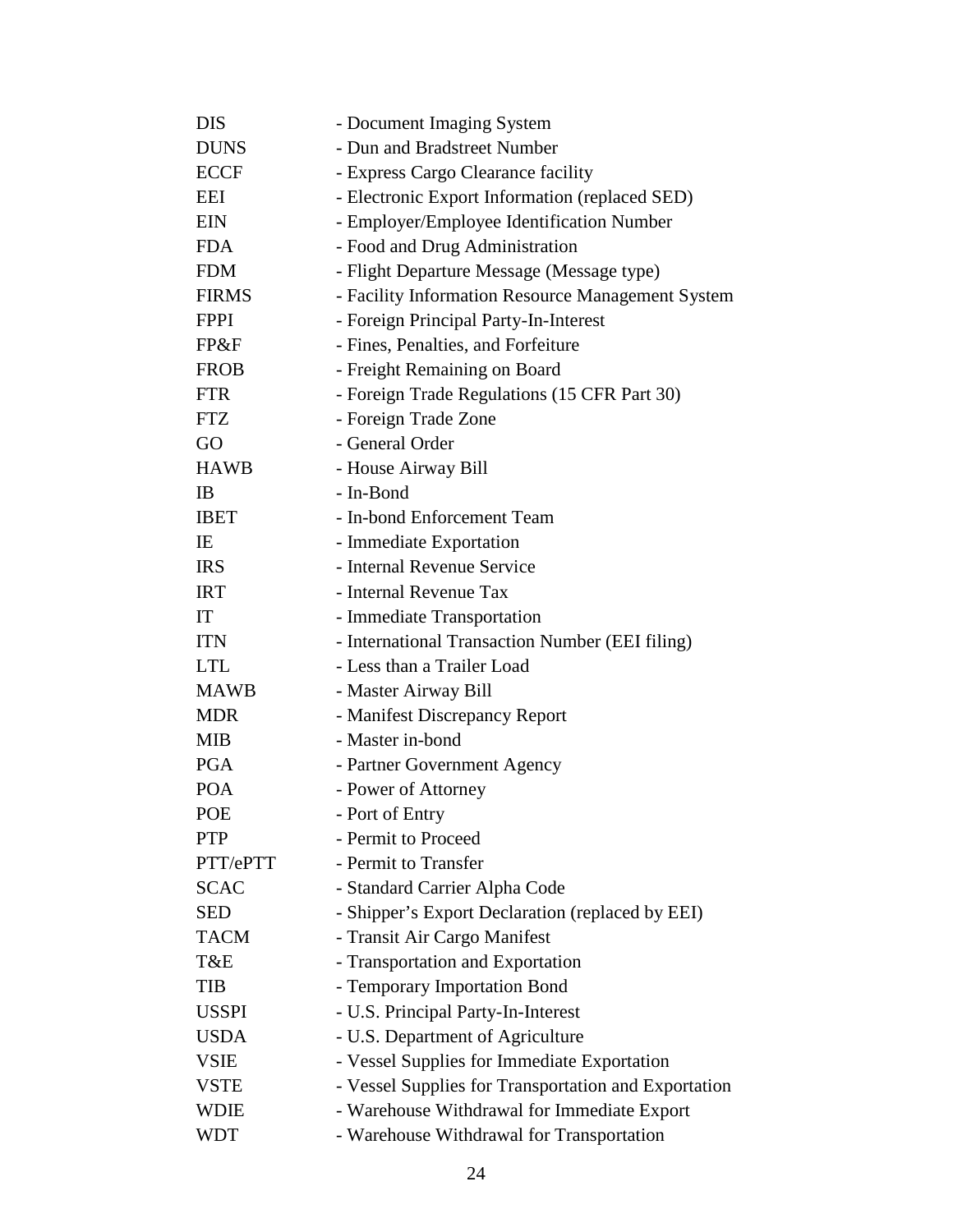| <b>WDTE</b>   | - Warehouse Withdrawal for Transportation and Exportation      |
|---------------|----------------------------------------------------------------|
| <b>WDVSIE</b> | - Warehouse Withdrawal of Vessel Supplies for an Immediate     |
|               | Exportation                                                    |
| <b>WDVSTE</b> | - Warehouse Withdrawal of Vessel Supplies for a Transportation |
|               | and Exportation                                                |

#### <span id="page-24-0"></span>**10. REFERENCES**

- In-Bond regulations (19 CFR Part 18); https://www.federalregister.gov/documents/2017/09/28/2017-20495/changes-to-the-inbond-process;
- Bonded Warehouse Manual https://www.cbp.gov/sites/default/files/documents/bonded\_warehouse.pdf;

#### <span id="page-24-1"></span>**11. FREQUENTLY ASKED QUESTIONS**

#### 1. **What are the major changes in the updated in-bond regulations**?

Except for merchandise transported by pipeline and truck shipments transiting the United States from Canada, the CBPF 7512 (Transportation Entry And Manifest Of Goods Subject To CBP Inspection and Permit) has been eliminated; henceforth carriers or their agents will be required to electronically file the in-bond application; a standard 30-day maximum transit time to transport in-bond merchandise between U.S. ports will be in effect for all modes of transportation except pipeline and barge traffic. Movement by barge is 60 days; carriers will be required to electronically request and receive permission from CBP before diverting in-bond merchandise from its intended destination port to another port; and; carriers will be required to report the arrival and location of the in-bond merchandise within 2 business days of arrival at the port of destination or port of exportation; additional information on the in-bond application will include the six-digit Harmonized Tariff Schedule of the United States number if available.

#### **2. What about the air commerce regulations found in 19 CFR part 122?**

The in-bond procedures found in the air commerce regulations have not changed except for time frames to align with other modes. For the purposes of this regulation, shipments moving in-bond on an air waybill arriving via air in the U.S. and filed in ACE Air Manifest are not subject to the new in-bond requirements other than timeframes, and may be initiated and closed in paper until such time as Part 122 is modified to require air automation. Shipments moving in-bond that originate on a mode of transport other than air, or that originate in the U.S. for export, will be required to be initiated electronically; however if such shipments are arrived at a final US destination by air or exported by air, they may be closed in paper at the port of entry/export.

#### **3. Who May File an In-Bond Entry?**

(1) The carrier, or authorized agent of the carrier, that brings the merchandise to the origination port;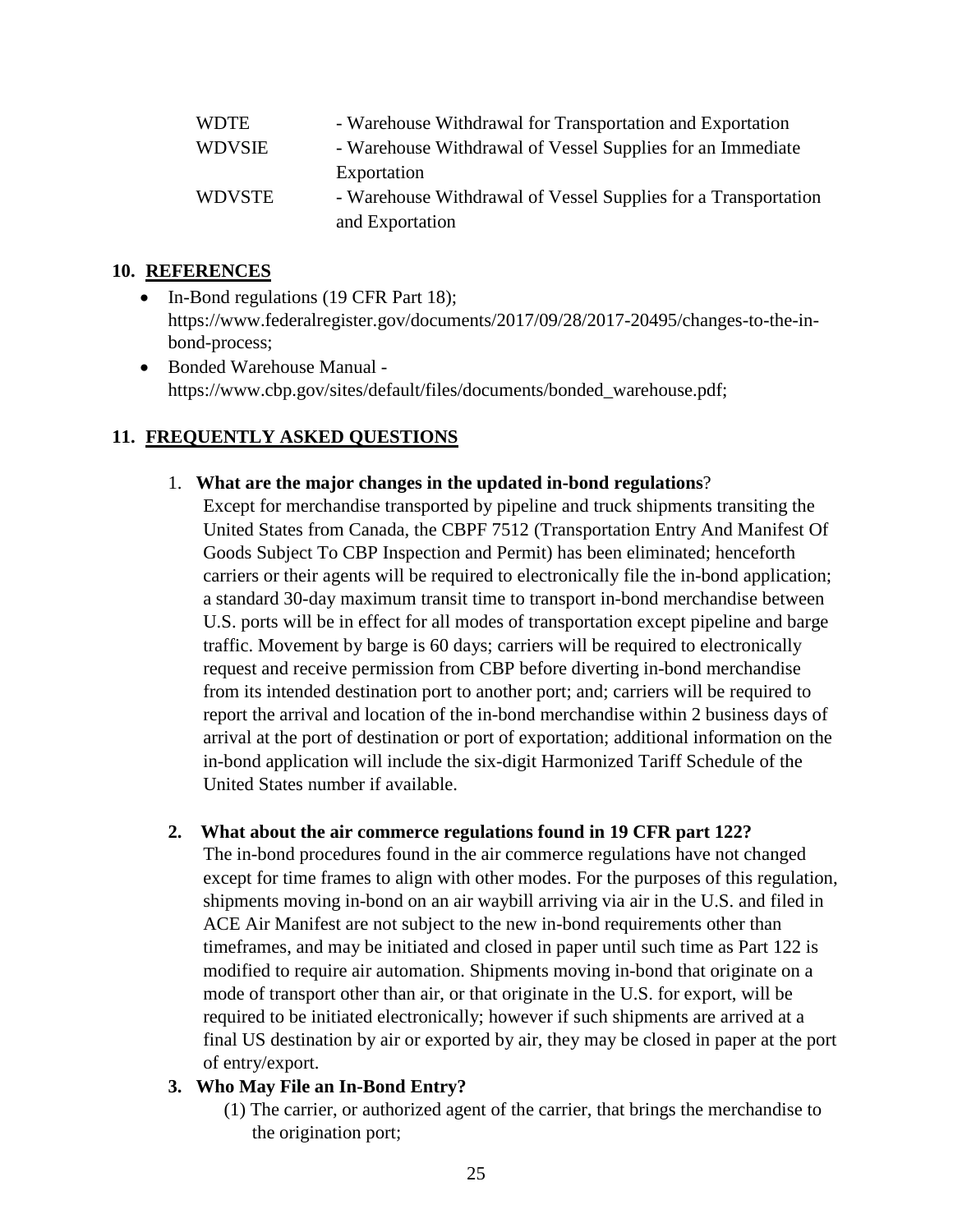- (2) The carrier, or authorized agent of the carrier, that is to accept the merchandise under its bond or a carnet for transportation to the port of destination or the port of exportation; or
- (3) Any person or the authorized agent of any person, who has a sufficient interest in the merchandise as shown by the bill of lading or manifest, a certificate of the importing carrier (such as a power of attorney or letter of authorization(, or by any other document that CBP may requires that provides evidence to demonstrate sufficient interest.

#### **4. CBP mentioned a 90 day enforcement period for this regulatory change. Are there key dates established for enforcement?**

- September 28, 2017 Publication in Federal Register with 60 day implementation;
- November 27, 2017 Implementation of Regulations regulations effective on this date;
- July 2, 2018 Paper CBPF 7512 will no longer be accepted by CBP for input into ACE. Electronic filing of new in-bond transactions will be the responsibility of the trade. Paper forms or other paper alternatives (screen prints or plain paper documents etc.) will be accepted as part of enforcement processes at the border or verification/audit operations such as warehouse withdrawals, FTZ exports and transfers or vessel/aircraft supply operations where additional information is required on paper forms that is not provided for electronically.
- August 6, 2018 Electronic reporting of all transactions will be mandatory; CBP will no longer accept paper copies of the CBPF 7512 to perform arrival and export functionality. These functions will be the requirement of the carrier. In addition, electronic reporting of diversion to a port other than reported on the original in-bond will be required. An ACE edit will reject arrival if not performed. Electronic reporting of bonded cargo location (FIRMS code) will be required. An ACE edit will reject arrival if not provided;
- At this time, no date is set for implementation of the provision requiring the 6 -digit Harmonized Tariff Schedule number requirement for Immediate Transportation movements.
- Internal outreach webinars/telephone conferences will be conducted, as needed.

#### **5. What about local port policy regarding in-bond procedures?**

The trade should continue to abide by the regulations found at 19 CFR 18. Local port policy should be discussed with the port director. CBP ports use a variety of audit procedures to verify bonded movement, including the presentation of paper in-bond documents at ports of arrival and export. If ports require paper copies of the CBPF 7512 to be presented at arrival and/or exportation, carriers should continue to provide them. This does not change the requirement for electronic reporting however.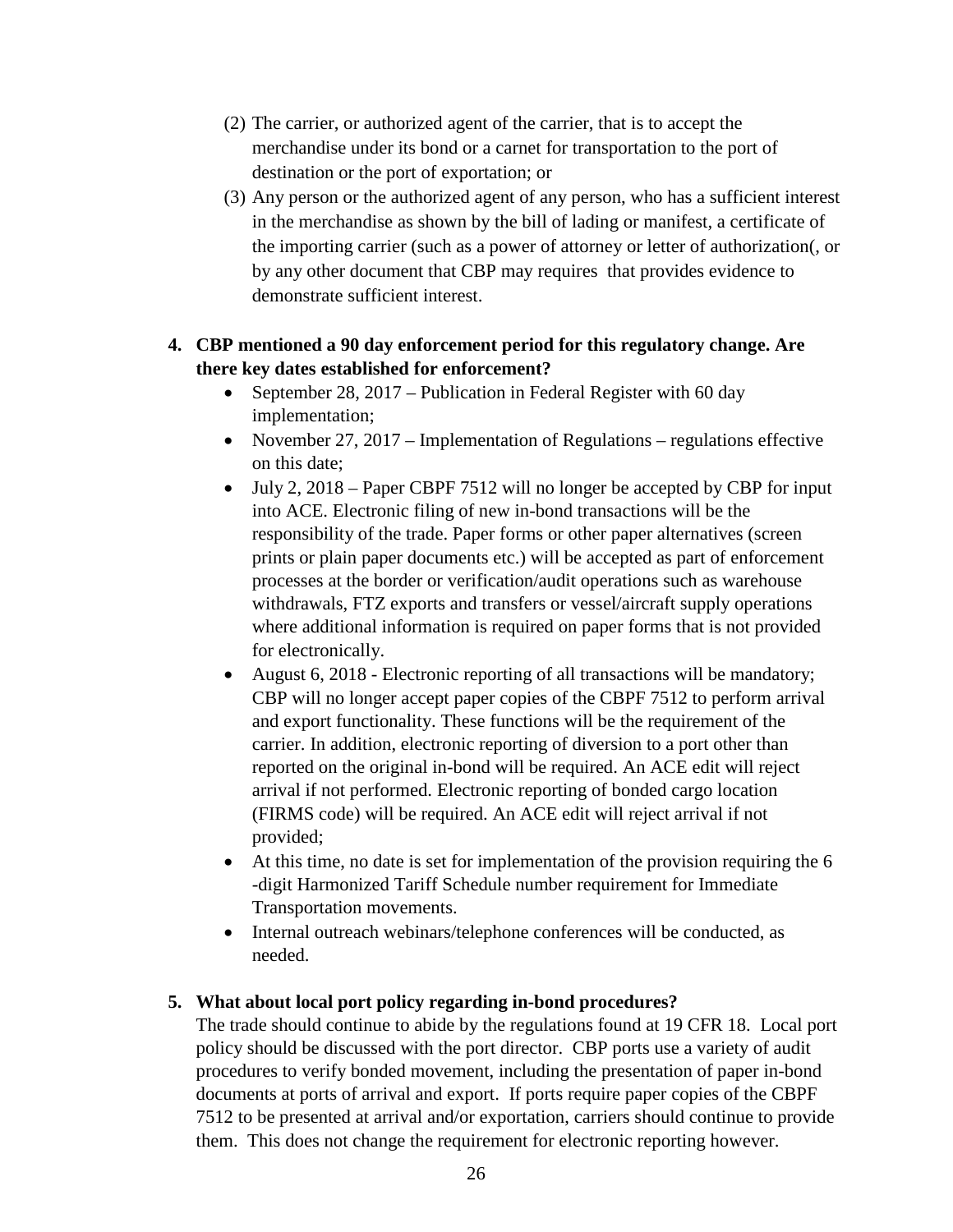Arrivals and exports must still be reported via ACE except where exempted by regulation.

- **6. This suggests that the report of arrival for a multiple container in-bond shipment would need to be filed when the first container arrives at the port of destination or exportation. The preamble, however, states that, for multiple container movements, the arrival will be performed at the individual equipment or container level, not at the in-bond shipment level. Please clarify.** Cargo is not arrived by container.  $\S 18.1(d)(1)(vi)$  requires the reporting of the quantity using the "smallest exterior packing unit" standard. This will enable carriers to verify the quantity of the goods they are transporting and ensure that there is no shortage.
- **7. If I am filing an in-bond transaction for a Customs Bonded Warehouse (CBW), Foreign Trade Zone (FTZ) or Vessel/Aircraft Supply withdrawal for export or re-warehouse am I required to file electronically. If yes, am I still required to supply paper?**

Yes, the bonded movement from CBWs and FTZs do require the submission of inbond applications via the electronic interfaces. That means that an IT, T&E or IE transaction must be filed in ACE to cover the bonded movement outside of the warehouse. Permit copies of the paper CBPF 7512, properly annotated as described in the Bonded Warehouse Manual and Foreign Trade Zone Manual must still be submitted to CBP as part of the CBW and FTZ audit and oversight procedures

#### **8. What is the process for a diversion request and who is monitoring those diversions?**

The carrier will submit the diversion request using an approved software message set available to the trade. CBP's disposition of the diversion request will be automated so that the carrier will receive authorization for, or denial of, the diversion immediately. When a diversion request is authorized, the user will receive a disposition code of a "3W". If the destination port code is rejected, cargo must be directed to the original destination port.

**9. Some agriculture commodities are not permitted to divert to other locations. Will the system automatically reject those diversions? If not, will an Agriculture specialist be required to approve/deny the request?**

The in-bond application within ACE does not at this time govern the United States Department of Agriculture (USDA) permit process. Under 7 CFR 352, the carrier is responsible to know whether or not the commodity that they are moving via an inbond transaction is governed by a permit. If the USDA regulations do not allow a diversion, it is the carrier's responsibility not to divert. Even if CBP authorizes a diversion electronically, the carrier will be subject to enforcement issues if they do not follow the requirements of a USDA transit permit.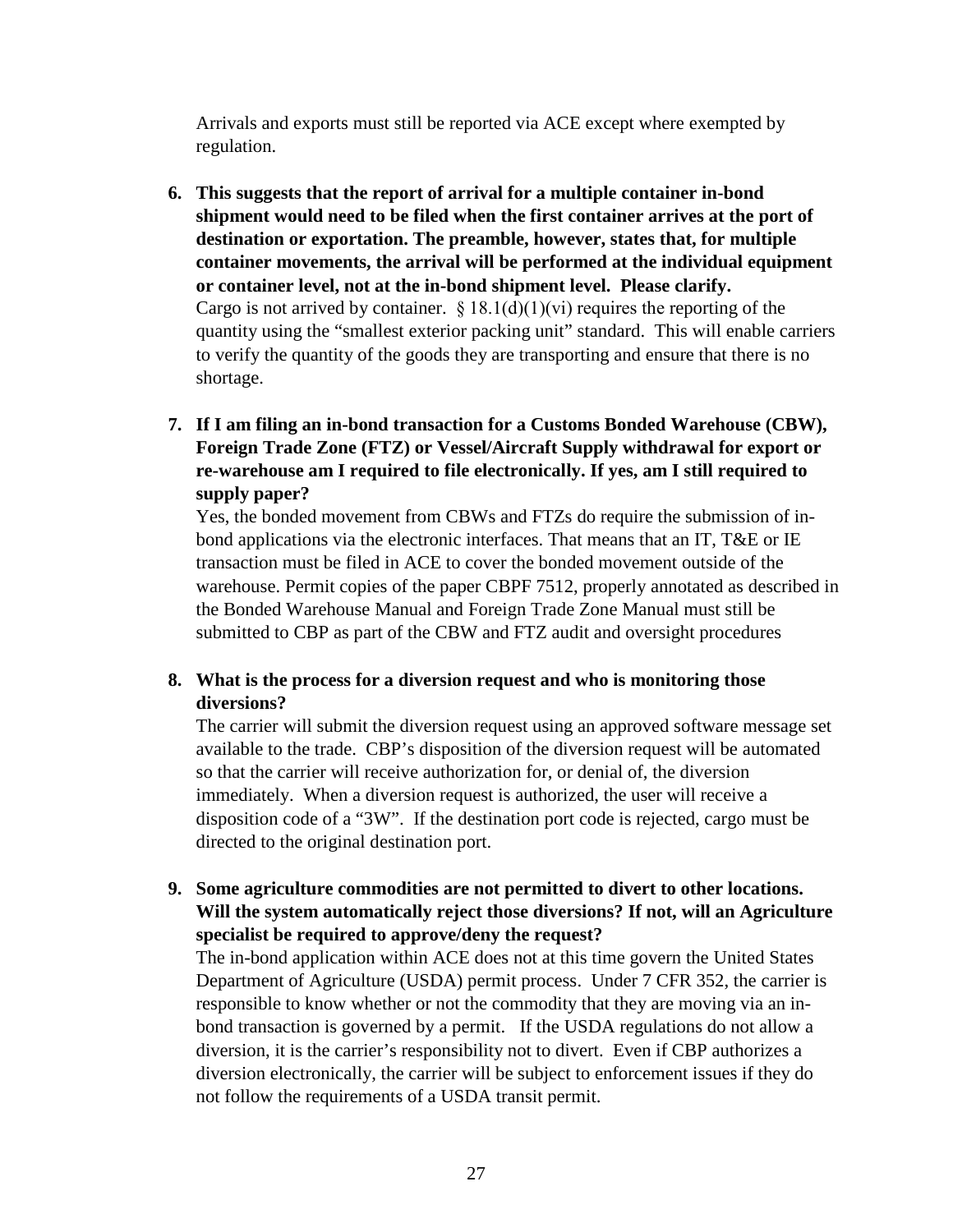- **10. What port handles the diversion request? The arrival, the destination port or the new destination port? Originating port where the in-bond was filed?** A diversion request and approval of that request is made through ACE. Neither the destination port nor the originating port handle the diversion request.
- **11. For sealed containers carrying in-transit merchandise, does this mean that the bonded carrier will no longer have to request CBP approval to break the seals to trans-load?**

In the final rule, 19 CFR 18.4 states that seals may be removed for the purpose of transferring in-bond merchandise to another conveyance, compartment or container, or to gain access to the shipment because of casualty or for other good reason, such as when required by law enforcement or another government agency.

**12. When can the Trade expect publication of the new In-bond (QP) CATAIR programming specifications as well as the Truck Manifest ANSI-X12 and UN EDIFACT message sets?**

An updated CATAIR Implementation Guide has been posted to CBP.GOV at the following location for the upcoming In-bond regulation changes that will require a FIRMS code upon arrival of an in-bond for most modes of transportation.

<https://www.cbp.gov/document/guidance/bond>

In addition ANSI-X12 and EDIFACT Truck Manifest messages have been updated. Links to these messages can be found at: CSMS# 18-000359 - Updated Truck Manifest Implementation Guides supporting In-bond Regulation changes.

**13. Confirm that the system will accept both the 6-and 10-digit HTS number, at the importer's discretion.**

When CBP implements the HTS portion of the final rule, the filer will be required to provide the 6-digit HTSUS number. However, the 10-digit number will also be accepted.

**14. Confirm that the carrier remains responsible for reporting the arrival of the inbond within 2 business days.** 

Yes, the bonded carrier is responsible for reporting the arrival of the in-bond within 2 business days after actual arrival. Business relationships necessary to ensure this are the responsibility of bonded carriers when obligating their bonds. Trade parties should not discontinue use of the paper 7512 as part of their shipment documentation until they are certain that it is no longer needed to provide notice of in-bond status and in-bond number to other trade parties in their supply chain.

**15. If an exporter uses QP to file an in-bond, obligating the carrier's custodial bond, (including air shipments), does this obligate the carrier to close the in-bond electronically in QP?**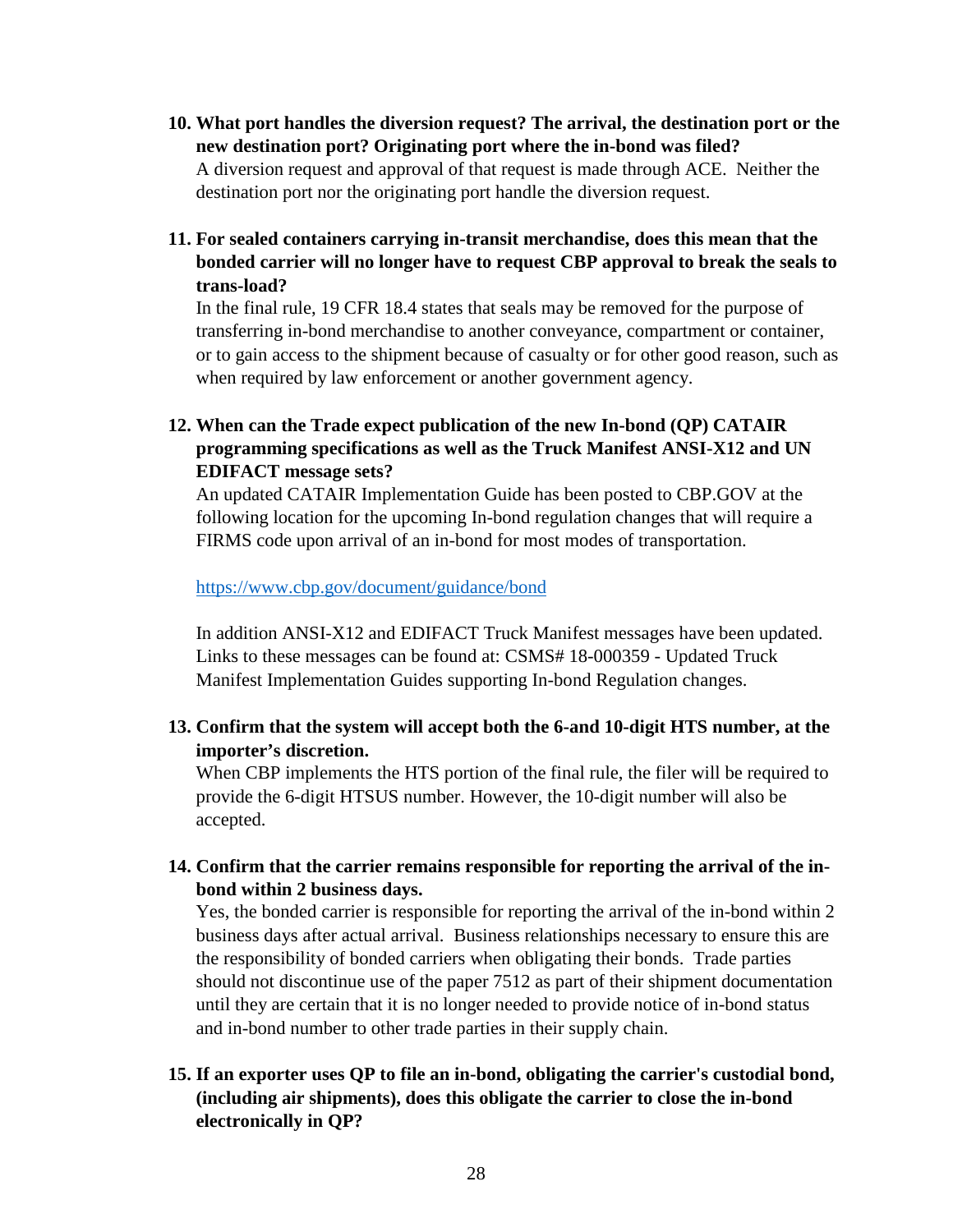When an exporter files an in-bond in QP obligating another party's bond, the exporter must ensure that the party whose bond is obligated is aware of the in-bond filing, for example by providing a copy of a paper CBPF 7512 with the other shipping documentation. The in-bond may be closed by either the QP filer or by the exporting carrier utilizing WP. Air carriers may continue to close such in-bonds by delivering the paper CBPF 7512 to CBP at the port of export.

#### **16. When will the ACE Portal be programmed to allow the party whose custodial bond is obligated (not the carrier who manifested the shipment into the USA) to have visibility to and close out the in-bond via the Portal? If not, what is the interim solution?**

The ACE portal allows carriers to run reports that show in-bonds issued where their SCAC code is included in the bill of lading. Carriers cannot run this same report using their bonded carrier number. The requirement to change this functionality has been identified but is not yet prioritized. The interim solution, if the carriers are afraid that other parties are erroneously using their bonded carrier number is to restrict their bonded carrier number from use. CBP client reps assigned to carriers can help with this functionality. The exception to this is for truck carriers who use the portal to file an in-bond; these companies do not have this functionality. The functionality requirement is identified and is tied to truck refactoring.

#### **17. Why does CBP expect the carrier to know the description in sufficient details to ascertain if PGA's have jurisdiction?**

Based on the questions that CBP received during the period after publishing the proposed rule-making, CBP agreed that PGA requirements can be difficult for carrier's to determine and changed the language to "may provide" this information.

**18. What is the exact message, acknowledging approval to divert the in-bond?** ACE does not have acceptance/rejection language specific to the in-bond diversion request.

#### **19. Will CBP compare the ISF 6-digit HTS codes to the in-bond 6-digit HTS?**

The concern is different parties can create the ISF vs the in-bond. If so, this would dictate a deeper level of integration for partners in the supply chain, which is not feasible or practical currently. One of the purposes of the in-bond regulations is to ensure that in-bond merchandise is properly transported in-bond before being entered or exported. The information CBP receives on the ISF is not sufficient for proper tracking and enforcement of in-bond requirements. First, ISF data is required only for merchandise arriving in the United States by vessel and not for merchandise arriving in the United States by rail or truck, which are also covered by this rule. Second, pursuant to § 343(a)(3)(F) of the Trade Act of 2002, as amended (19 U.S.C. 2071 note), CBP can only use ISF data for limited purposes, i.e., for ensuring cargo safety and security, preventing smuggling, and commercial risk assessment targeting. Accordingly, CBP requires the 6-digit HTS number as part of the in-bond application.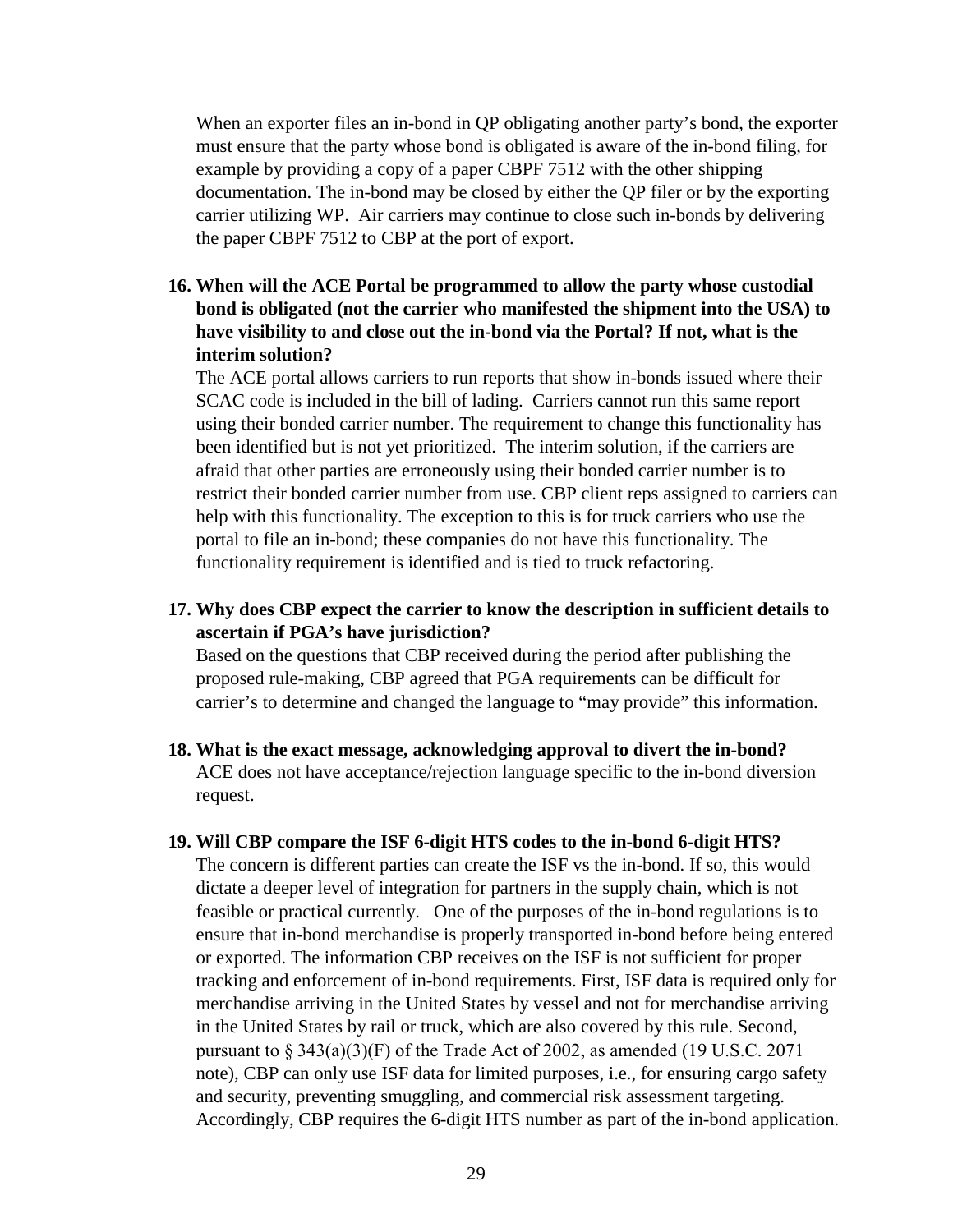#### **20. Will PGA's have visibility (or do they currently have visibility) to in-bond transactions?**

In-bond transactions are done against the bill and not the entry. CBP's PGA Message Set is a process that occurs against the entry and/or admission. Whether or not a PGA has a visibility into transactions posted against the bill depends on the PGA's regulatory authority.

- **21. Can an air carrier close an electronic 7512 if it has access to the QP/WP system?** If the air carrier initiates the CBPF 7512 via QP, then the air carrier will be able to close it. Likewise, if another entity initiates a CBPF 7512 on behalf of the airline, the air carrier will be able to close it, provided the CBPF 7512 is under the air carrier's IRS number.
- **22. How will CBP handle the 90-day rule with 90-day extensions of up to 1 year, once the CBPF 7512s are no longer accepted in paper format?**

Extensions will still be accepted, but not electronically; instead, the interested party should contact the port director at the port where the air carrier operates. The port director will put the carrier in touch with a designated point of contact at the port. This person will likely be the CBPO responsible for in-bond audits.

**23. Will automatic GO notices be issued if the CBPF 7512 is not closed within 90 days?** 

Notifications will be sent 2 days before and the day that the shipment becomes GO eligible. However, a CBPO must manually issue an order that a shipment be delivered to a GO warehouse; this type of order cannot be issued automatically. An airline carrier who has obtained a timely extension will receive notifications 2 days before and the day that the shipment would have become GO eligible if the extension were not obtained, but the carrier will not receive an order to deliver the shipment to a GO warehouse.

**24. Will an automatic Notice of Liquidated Damages be issued if a product is held in country for longer than 90 days? If so, is there a set amount for each penalty or is it dependent upon the value of the shipment or the taxes on the shipment?** Notices of Liquidated Damages are not issued automatically; they must be manually issued. If an extension is obtained in a timely fashion, a Notice will not be issued. If an extension was not timely obtained, typically, CBP will start by requesting an audit report and working to achieve reconciliation. If the catering company is carrying appropriate custodial bonds, working in a Customs Approved Store Room, has (and adheres to) an appropriate procedures manual, and documents its activities, this will help to mitigate any penalties. If there is a loss of duty (e.g., because the shipment was diverted to domestic use), the penalty amount is typically based on the loss of duty or the value of the merchandise and, if CBP determines that the violation arose from fraud, can rise to the full value of the merchandise. See 18 CFR Part 171, Appendix B,  $(E)(1)$  (b)(i). If there is no loss of duty, CBP is authorized to impose a penalty in a fixed amount not related to the value of merchandise, but an amount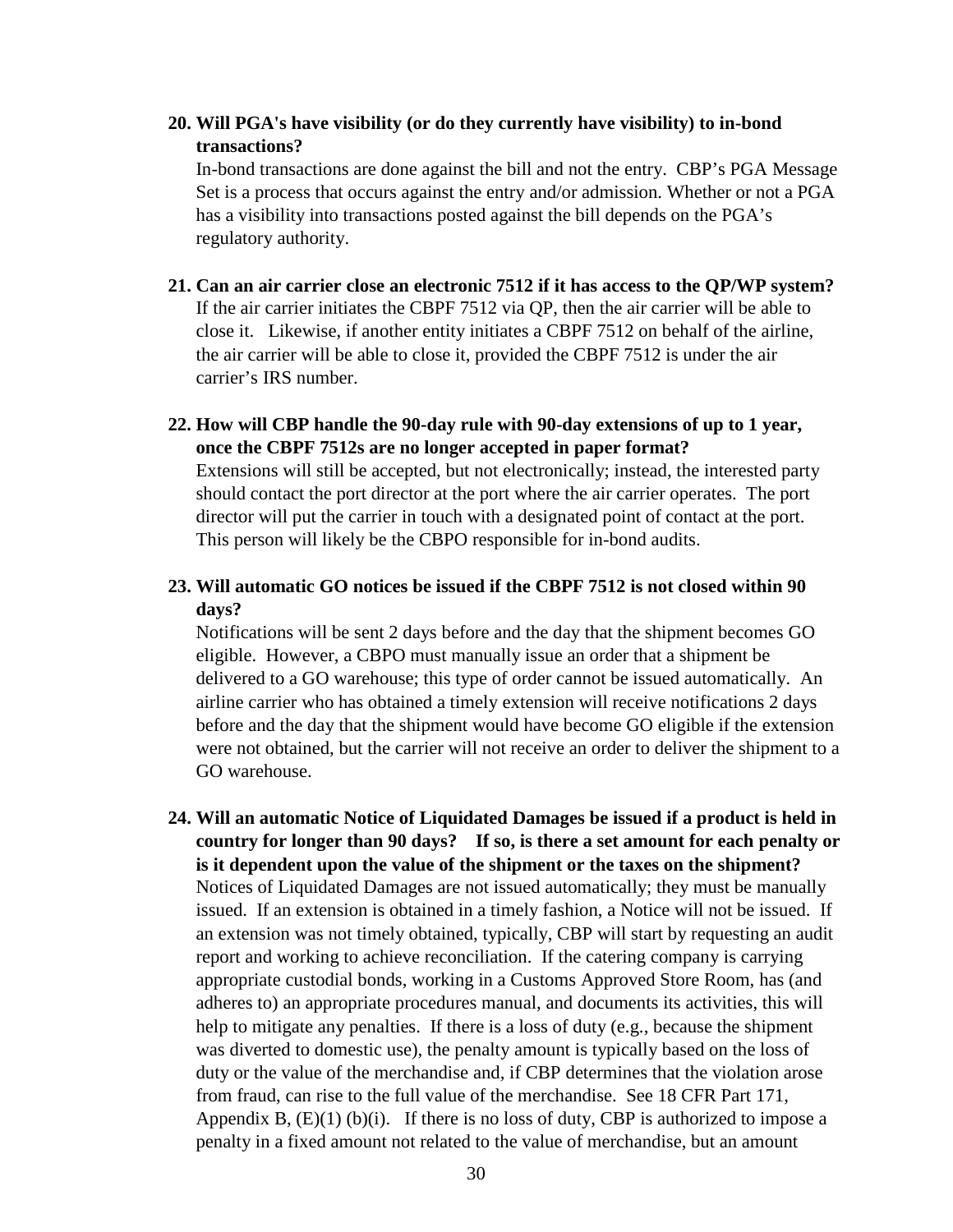believed sufficient to have a deterrent effect. CBP's regulations state that, in general, "a penalty in a fixed amount ranging from \$1,000 to \$2,000 is appropriate in cases where there are no prior violations of the same kind. However, fixed sums ranging from \$2,000 to \$10,000 may be appropriate in the case of multiple or repeated violations." 18 CFR Part 171, Appendix B,  $(E)(1)(c)$ .

- **25. Will an automatic Notice of Liquidated Damages be issued if a CBPF 7512 is not closed with-in the required 2 business day time-frame?**  See response to question 4.
- **26. Will airline carriers still be required to provide paper copies of the CBPF 7512s with the corresponding certificate of use forms showing that all bonded goods have been exported?**

For the foreseeable future, yes, this will be required; CBP's intention is to automate the procedure to document that all bonded goods have been exported, but does not yet have a timeline for doing so. The airline carrier will not need to have the documentation stamped or signed; the bond number and bill number will be sufficient.

**27. What is the proper in-bond transaction entry type to use when cargo is moved to the southern border for exportation to Mexico?**

In circumstances of trans-U.S. in-bond shipments going to Mexico indirectly, the cargo will be temporarily stored in either an FTZ, CFS or bonded warehouse. In this scenario, it would be appropriate to use the type 61 (IT). Once the arrival occurs at a bonded facility, the 61 will be closed. Once the cargo subsequently departs the bonded facility, the actual exportation of the cargo to Mexico would be on a type 63 (IE).

- **28. Do shipments moving under a Customs bond as in-transit (IT) cargo or as residue cargo require a United States Department of Agriculture Animal and Plant Health Inspection Service (APHIS) PPQ transit permit?**  Shipments moving under Customs bond as in-transit (IT) cargo often require an APHIS import permit instead of a transit permit; residue cargo is covered by other authorities. If you are unsure which permit to apply for, submit an application for a transit permit (PPQ Form 586) and you will be advised accordingly.
- **29. Are transiting commodities eligible for export certification?**

Foreign products that are transiting the United States under Custom's bond are **NOT** eligible for re-export certification.